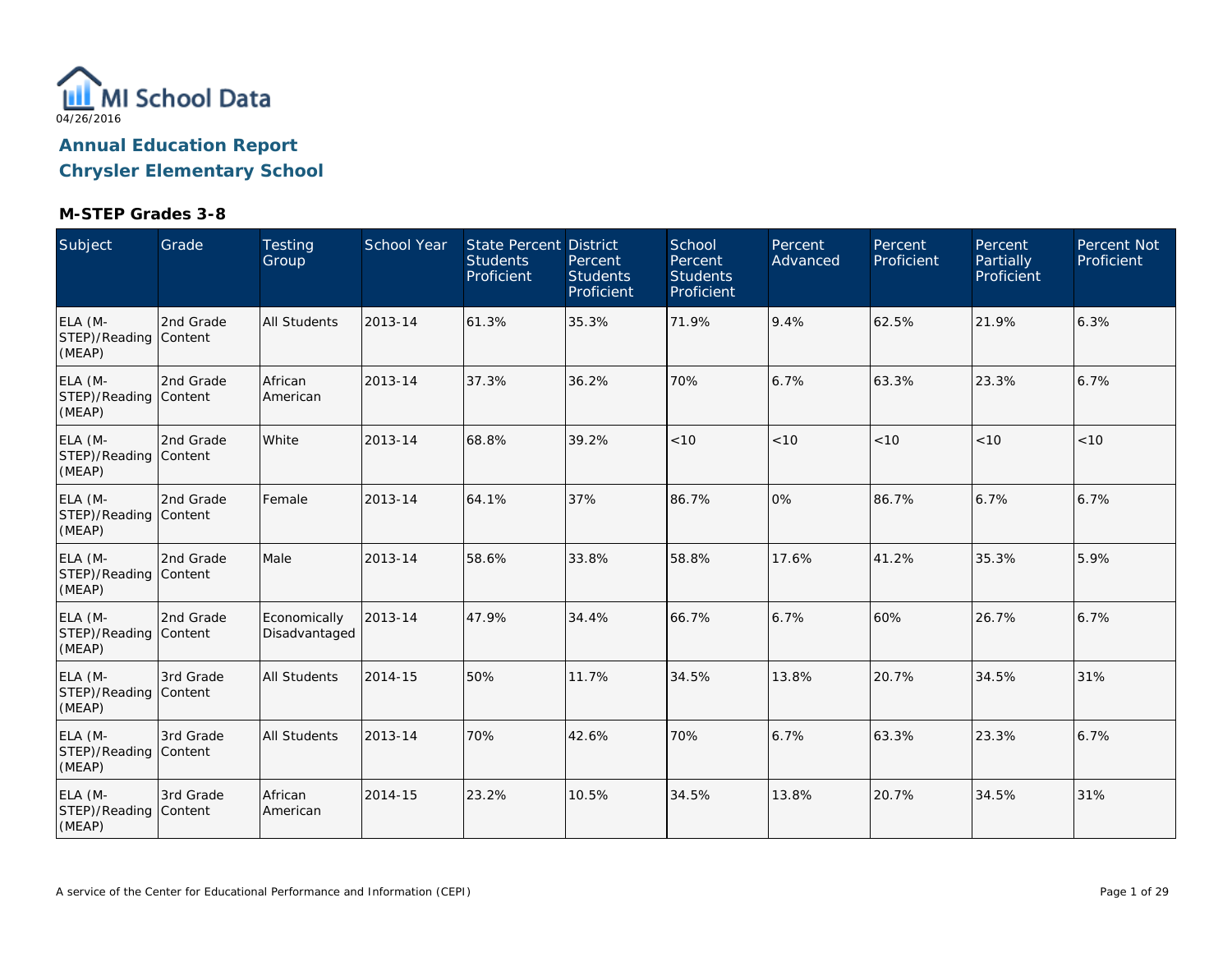

| Subject                                    | Grade     | <b>Testing</b><br>Group              | <b>School Year</b> | <b>State Percent District</b><br><b>Students</b><br>Proficient | Percent<br><b>Students</b><br>Proficient | School<br>Percent<br><b>Students</b><br>Proficient | Percent<br>Advanced | Percent<br>Proficient | Percent<br><b>Partially</b><br>Proficient | <b>Percent Not</b><br>Proficient |
|--------------------------------------------|-----------|--------------------------------------|--------------------|----------------------------------------------------------------|------------------------------------------|----------------------------------------------------|---------------------|-----------------------|-------------------------------------------|----------------------------------|
| ELA (M-<br>STEP)/Reading Content<br>(MEAP) | 3rd Grade | African<br>American                  | 2013-14            | 47.6%                                                          | 41.8%                                    | 70%                                                | 6.7%                | 63.3%                 | 23.3%                                     | 6.7%                             |
| ELA (M-<br>STEP)/Reading Content<br>(MEAP) | 3rd Grade | Female                               | 2014-15            | 54.7%                                                          | 14.1%                                    | 31.6%                                              | 15.8%               | 15.8%                 | 42.1%                                     | 26.3%                            |
| ELA (M-<br>STEP)/Reading Content<br>(MEAP) | 3rd Grade | Female                               | 2013-14            | 73%                                                            | 46.6%                                    | 66.7%                                              | 0%                  | 66.7%                 | 25%                                       | 8.3%                             |
| ELA (M-<br>STEP)/Reading Content<br>(MEAP) | 3rd Grade | Male                                 | 2014-15            | 45.5%                                                          | 9.1%                                     | 40%                                                | 10%                 | 30%                   | 20%                                       | 40%                              |
| ELA (M-<br>STEP)/Reading Content<br>(MEAP) | 3rd Grade | Male                                 | 2013-14            | 67%                                                            | 38.7%                                    | 72.2%                                              | 11.1%               | 61.1%                 | 22.2%                                     | 5.6%                             |
| ELA (M-<br>STEP)/Reading Content<br>(MEAP) | 3rd Grade | Economically<br>Disadvantaged        | 2014-15            | 35.3%                                                          | 10.4%                                    | 36.4%                                              | 9.1%                | 27.3%                 | 45.5%                                     | 18.2%                            |
| ELA (M-<br>STEP)/Reading Content<br>(MEAP) | 3rd Grade | Economically<br>Disadvantaged        | 2013-14            | 57.3%                                                          | 40.9%                                    | 71.4%                                              | 0%                  | 71.4%                 | 21.4%                                     | 7.1%                             |
| ELA (M-<br>STEP)/Reading Content<br>(MEAP) | 3rd Grade | Students With<br><b>Disabilities</b> | 2014-15            | 23.3%                                                          | 7.9%                                     | < 10                                               | < 10                | < 10                  | < 10                                      | < 10                             |
| ELA (M-<br>STEP)/Reading Content<br>(MEAP) | 4th Grade | <b>All Students</b>                  | 2014-15            | 46.6%                                                          | 11.5%                                    | 46.2%                                              | 19.2%               | 26.9%                 | 38.5%                                     | 15.4%                            |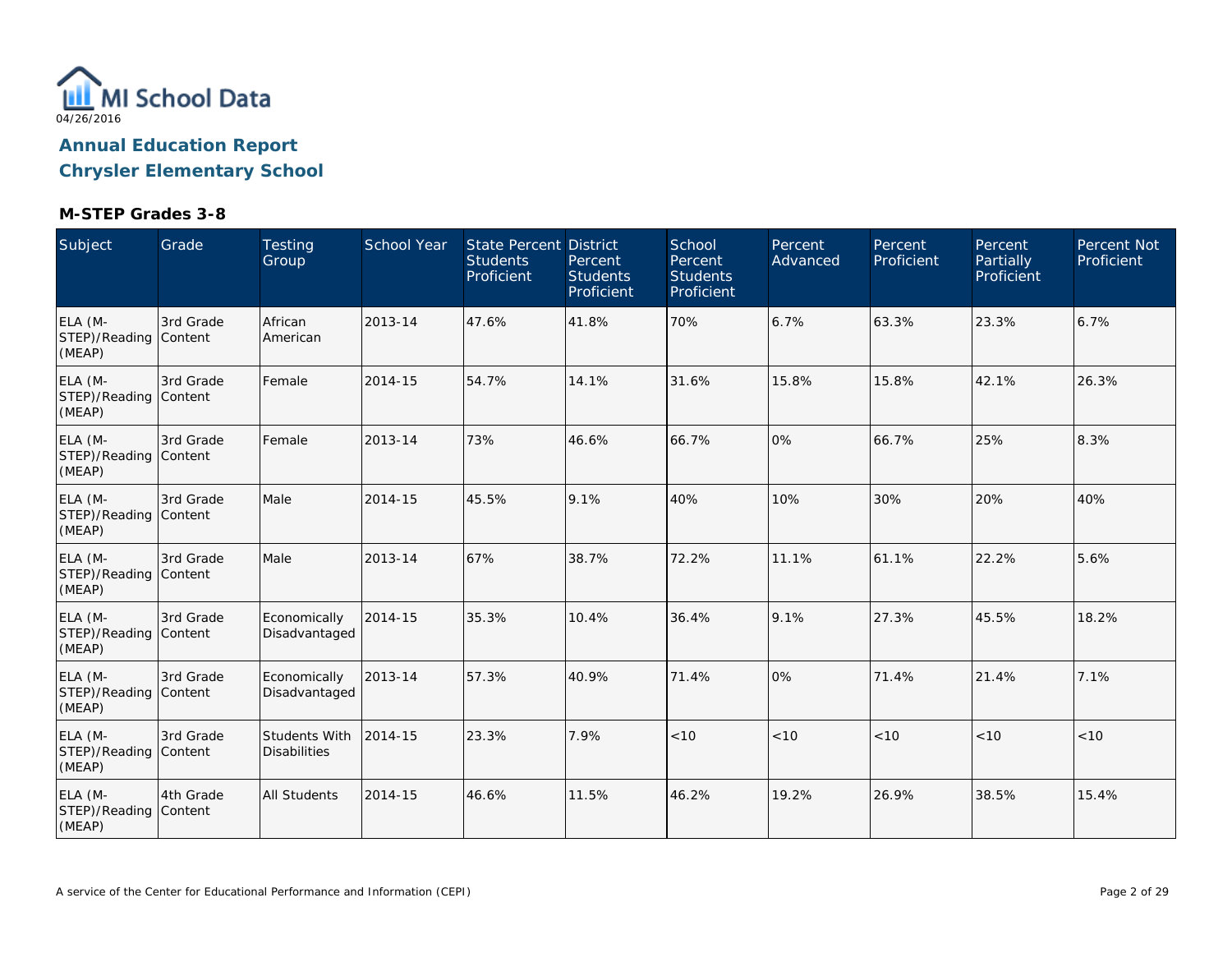

| Subject                                    | Grade     | Testing<br>Group        | <b>School Year</b> | <b>State Percent District</b><br><b>Students</b><br>Proficient | Percent<br><b>Students</b><br>Proficient | School<br>Percent<br><b>Students</b><br>Proficient | Percent<br>Advanced | Percent<br>Proficient | Percent<br><b>Partially</b><br>Proficient | Percent Not<br>Proficient |
|--------------------------------------------|-----------|-------------------------|--------------------|----------------------------------------------------------------|------------------------------------------|----------------------------------------------------|---------------------|-----------------------|-------------------------------------------|---------------------------|
| ELA (M-<br>STEP)/Reading Content<br>(MEAP) | 4th Grade | All Students            | 2013-14            | 71.7%                                                          | 43.6%                                    | 86.7%                                              | 23.3%               | 63.3%                 | 10%                                       | 3.3%                      |
| ELA (M-<br>STEP)/Reading Content<br>(MEAP) | 4th Grade | African<br>American     | 2014-15            | 21.2%                                                          | 10.6%                                    | 41.7%                                              | 12.5%               | 29.2%                 | 41.7%                                     | 16.7%                     |
| ELA (M-<br>STEP)/Reading Content<br>(MEAP) | 4th Grade | African<br>American     | 2013-14            | 48.7%                                                          | 43%                                      | 89.7%                                              | 24.1%               | 65.5%                 | 6.9%                                      | 3.4%                      |
| ELA (M-<br>STEP)/Reading Content<br>(MEAP) | 4th Grade | Hispanic of<br>Any Race | 2013-14            | 60.8%                                                          | 45.1%                                    | < 10                                               | < 10                | < 10                  | < 10                                      | < 10                      |
| ELA (M-<br>STEP)/Reading Content<br>(MEAP) | 4th Grade | White                   | 2014-15            | 53.9%                                                          | 16.2%                                    | < 10                                               | < 10                | < 10                  | < 10                                      | < 10                      |
| ELA (M-<br>STEP)/Reading Content<br>(MEAP) | 4th Grade | Female                  | 2014-15            | 51.5%                                                          | 14.5%                                    | 38.5%                                              | 30.8%               | 7.7%                  | 53.8%                                     | 7.7%                      |
| ELA (M-<br>STEP)/Reading Content<br>(MEAP) | 4th Grade | Female                  | 2013-14            | 74.2%                                                          | 46.1%                                    | 80%                                                | 20%                 | 60%                   | 20%                                       | 0%                        |
| ELA (M-<br>STEP)/Reading Content<br>(MEAP) | 4th Grade | Male                    | 2014-15            | 41.8%                                                          | 8.7%                                     | 53.8%                                              | 7.7%                | 46.2%                 | 23.1%                                     | 23.1%                     |
| ELA (M-<br>STEP)/Reading Content<br>(MEAP) | 4th Grade | Male                    | 2013-14            | 69.2%                                                          | 41%                                      | 93.3%                                              | 26.7%               | 66.7%                 | 0%                                        | 6.7%                      |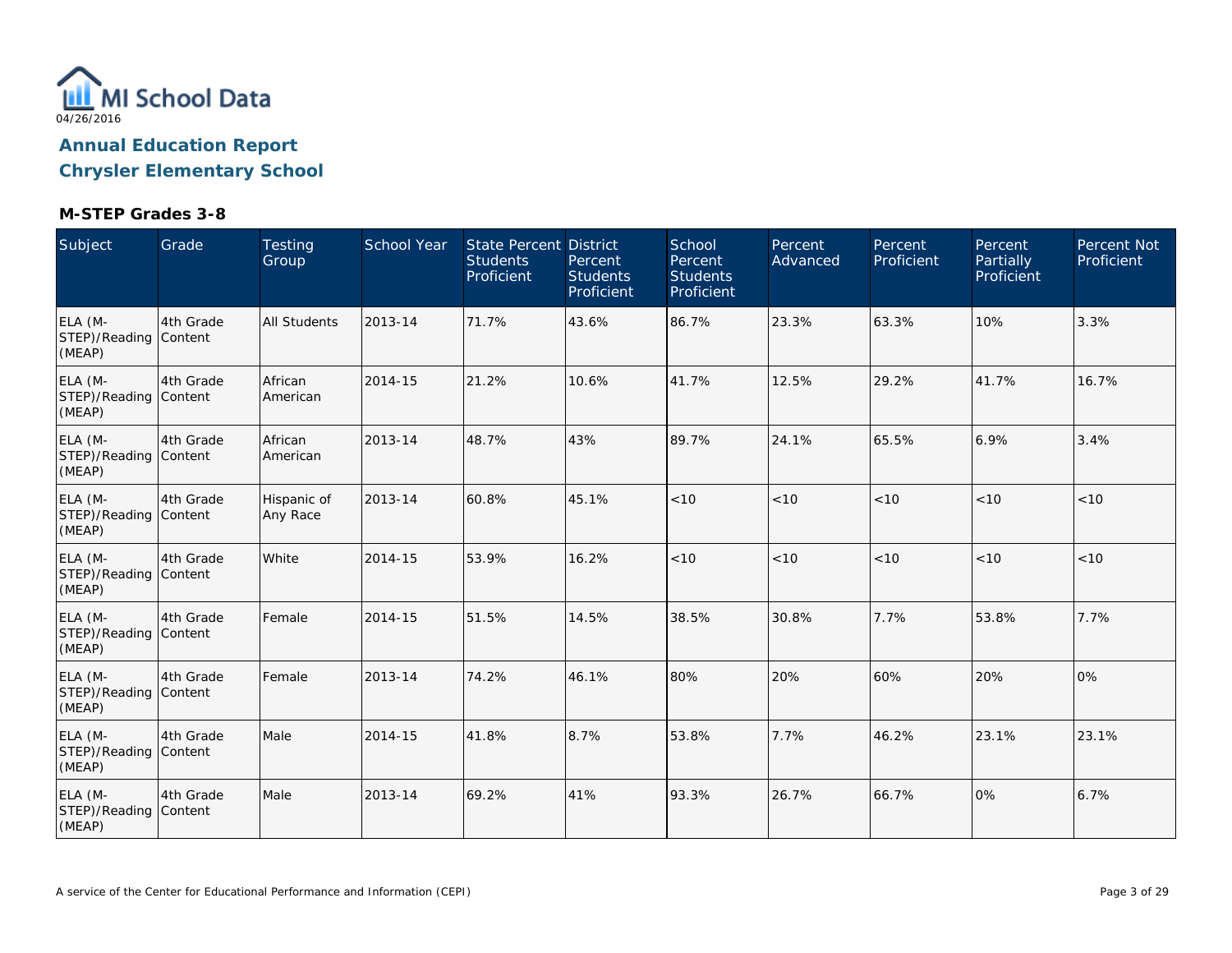

| Subject                                    | Grade     | <b>Testing</b><br>Group              | <b>School Year</b> | <b>State Percent District</b><br><b>Students</b><br>Proficient | Percent<br><b>Students</b><br>Proficient | School<br>Percent<br><b>Students</b><br>Proficient | Percent<br>Advanced | Percent<br>Proficient | Percent<br>Partially<br>Proficient | Percent Not<br>Proficient |
|--------------------------------------------|-----------|--------------------------------------|--------------------|----------------------------------------------------------------|------------------------------------------|----------------------------------------------------|---------------------|-----------------------|------------------------------------|---------------------------|
| ELA (M-<br>STEP)/Reading Content<br>(MEAP) | 4th Grade | Economically<br>Disadvantaged        | 2014-15            | 30.9%                                                          | 10%                                      | 50%                                                | 10%                 | 40%                   | 40%                                | 10%                       |
| ELA (M-<br>STEP)/Reading Content<br>(MEAP) | 4th Grade | Economically<br>Disadvantaged        | 2013-14            | 59.4%                                                          | 41.1%                                    | 95%                                                | 15%                 | 80%                   | 5%                                 | 0%                        |
| ELA (M-<br>STEP)/Reading Content<br>(MEAP) | 4th Grade | Students With<br><b>Disabilities</b> | 2014-15            | 17.2%                                                          | 3.8%                                     | < 10                                               | < 10                | < 10                  | < 10                               | < 10                      |
| ELA (M-<br>STEP)/Reading Content<br>(MEAP) | 4th Grade | Students With<br><b>Disabilities</b> | 2013-14            | 41.1%                                                          | 24%                                      | < 10                                               | < 10                | < 10                  | < 10                               | < 10                      |
| ELA (M-<br>STEP)/Reading Content<br>(MEAP) | 5th Grade | <b>All Students</b>                  | 2014-15            | 48.7%                                                          | 12.7%                                    | 40.7%                                              | 18.5%               | 22.2%                 | 18.5%                              | 40.7%                     |
| ELA (M-<br>STEP)/Reading Content<br>(MEAP) | 5th Grade | African<br>American                  | 2014-15            | 22.5%                                                          | 11.4%                                    | 42.3%                                              | 19.2%               | 23.1%                 | 19.2%                              | 38.5%                     |
| ELA (M-<br>STEP)/Reading Content<br>(MEAP) | 5th Grade | White                                | 2014-15            | 55.7%                                                          | 7.2%                                     | < 10                                               | < 10                | < 10                  | < 10                               | < 10                      |
| ELA (M-<br>STEP)/Reading Content<br>(MEAP) | 5th Grade | Female                               | 2014-15            | 54.3%                                                          | 14.6%                                    | 50%                                                | 25%                 | 25%                   | 8.3%                               | 41.7%                     |
| ELA (M-<br>STEP)/Reading Content<br>(MEAP) | 5th Grade | Male                                 | 2014-15            | 43.3%                                                          | 10.8%                                    | 33.3%                                              | 13.3%               | 20%                   | 26.7%                              | 40%                       |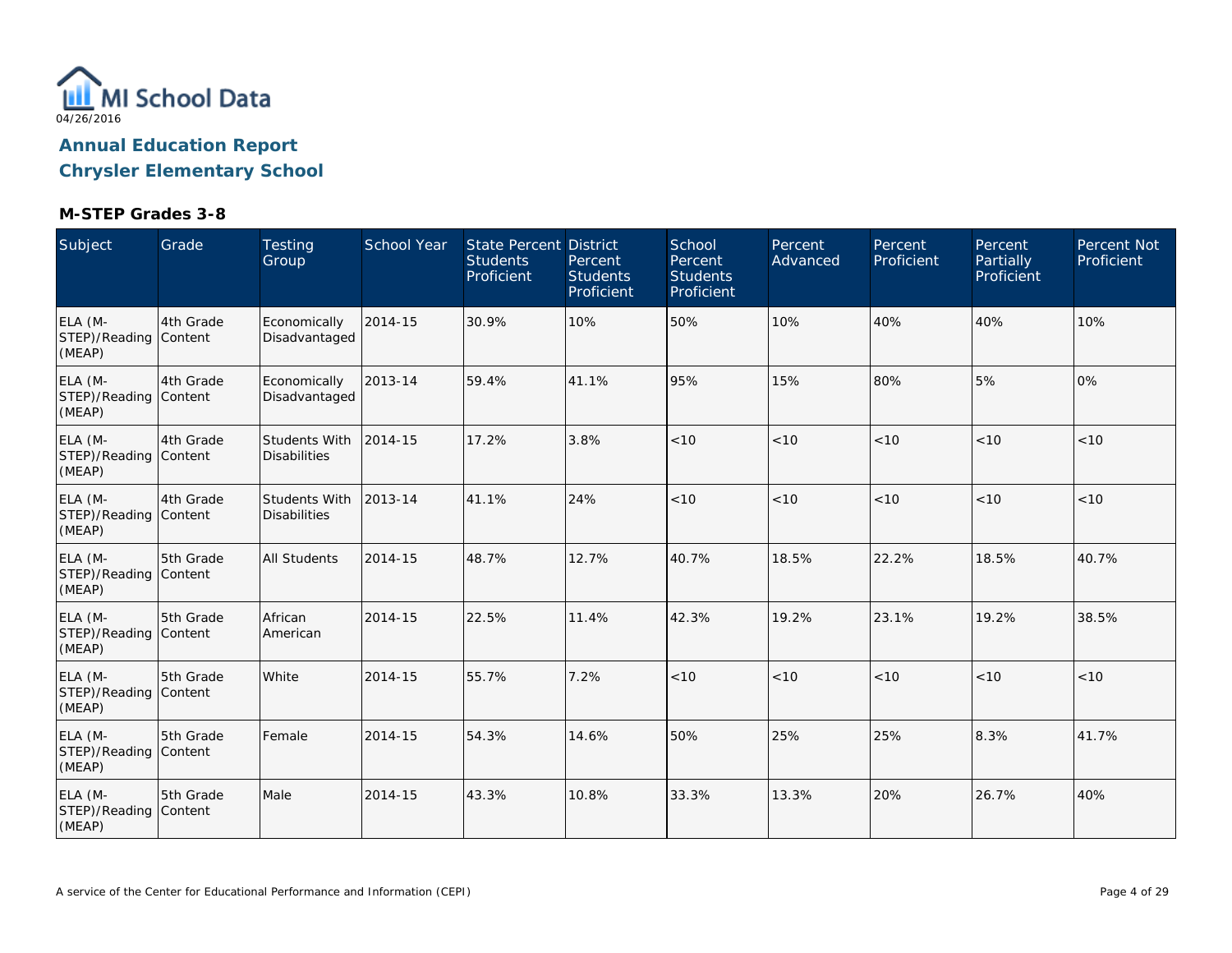

| Subject                                    | Grade                | Testing<br>Group              | <b>School Year</b> | State Percent District<br><b>Students</b><br>Proficient | Percent<br><b>Students</b><br>Proficient | School<br>Percent<br><b>Students</b><br>Proficient | <b>Percent</b><br>Advanced | Percent<br>Proficient | <b>Percent</b><br>Partially<br>Proficient | Percent Not<br>Proficient |
|--------------------------------------------|----------------------|-------------------------------|--------------------|---------------------------------------------------------|------------------------------------------|----------------------------------------------------|----------------------------|-----------------------|-------------------------------------------|---------------------------|
| ELA (M-<br>STEP)/Reading Content<br>(MEAP) | 5th Grade            | Economically<br>Disadvantaged | 2014-15            | 32.6%                                                   | 10.8%                                    | $<10$                                              | <10                        | < 10                  | < 10                                      | <10                       |
| Mathematics                                | 2nd Grade<br>Content | <b>All Students</b>           | 2013-14            | 40.1%                                                   | 14.6%                                    | 65.6%                                              | 9.4%                       | 56.3%                 | 25%                                       | 9.4%                      |
| Mathematics                                | 2nd Grade<br>Content | African<br>American           | 2013-14            | 18.2%                                                   | 14.6%                                    | 63.3%                                              | 10%                        | 53.3%                 | 26.7%                                     | 10%                       |
| Mathematics                                | 2nd Grade<br>Content | White                         | 2013-14            | 46.6%                                                   | 15.5%                                    | < 10                                               | < 10                       | < 10                  | < 10                                      | < 10                      |
| Mathematics                                | 2nd Grade<br>Content | Female                        | 2013-14            | 39.7%                                                   | 14.5%                                    | 66.7%                                              | 0%                         | 66.7%                 | 26.7%                                     | 6.7%                      |
| <b>Mathematics</b>                         | 2nd Grade<br>Content | Male                          | 2013-14            | 40.6%                                                   | 14.8%                                    | 64.7%                                              | 17.6%                      | 47.1%                 | 23.5%                                     | 11.8%                     |
| Mathematics                                | 2nd Grade<br>Content | Economically<br>Disadvantaged | 2013-14            | 26.9%                                                   | 13.9%                                    | 73.3%                                              | 20%                        | 53.3%                 | 20%                                       | 6.7%                      |
| Mathematics                                | 3rd Grade<br>Content | <b>All Students</b>           | 2014-15            | 48.8%                                                   | 12.8%                                    | 27.6%                                              | 6.9%                       | 20.7%                 | 34.5%                                     | 37.9%                     |
| Mathematics                                | 3rd Grade<br>Content | <b>All Students</b>           | 2013-14            | 45.3%                                                   | 17.2%                                    | 36.7%                                              | 3.3%                       | 33.3%                 | 16.7%                                     | 46.7%                     |
| Mathematics                                | 3rd Grade<br>Content | African<br>American           | 2014-15            | 20.3%                                                   | 11.5%                                    | 27.6%                                              | 6.9%                       | 20.7%                 | 34.5%                                     | 37.9%                     |
| Mathematics                                | 3rd Grade<br>Content | African<br>American           | 2013-14            | 18.2%                                                   | 15.8%                                    | 36.7%                                              | 3.3%                       | 33.3%                 | 16.7%                                     | 46.7%                     |
| Mathematics                                | 3rd Grade<br>Content | Female                        | 2014-15            | 48.1%                                                   | 12.9%                                    | 21.1%                                              | 5.3%                       | 15.8%                 | 42.1%                                     | 36.8%                     |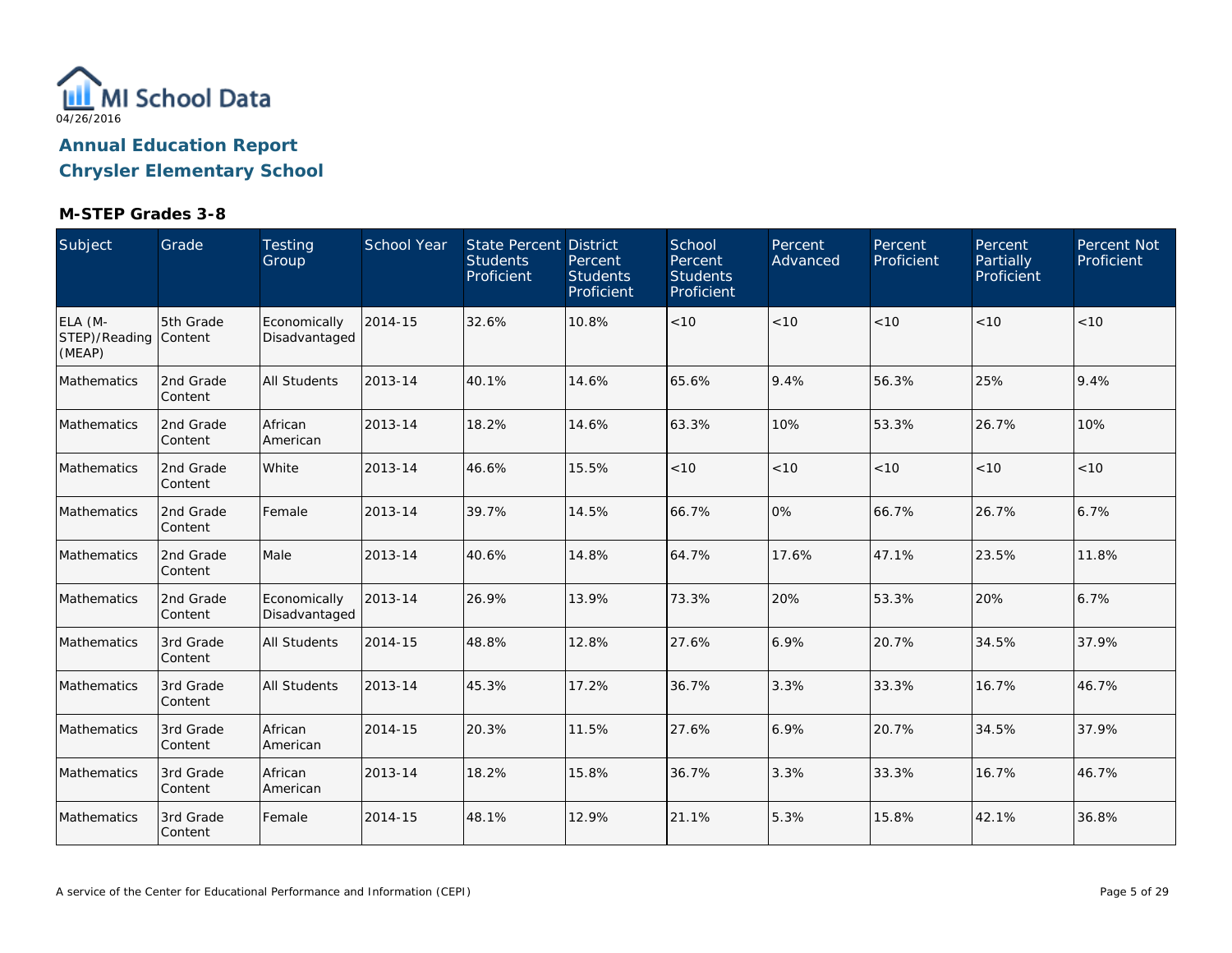

### **M-STEP Grades 3-8**

| Subject     | Grade                 | Testing<br>Group                            | School Year | <b>State Percent District</b><br><b>Students</b><br>Proficient | Percent<br><b>Students</b><br>Proficient | School<br>Percent<br><b>Students</b><br>Proficient | Percent<br>Advanced | Percent<br>Proficient | Percent<br>Partially<br>Proficient | Percent Not<br>Proficient |
|-------------|-----------------------|---------------------------------------------|-------------|----------------------------------------------------------------|------------------------------------------|----------------------------------------------------|---------------------|-----------------------|------------------------------------|---------------------------|
| Mathematics | 3rd Grade<br>Content  | Female                                      | 2013-14     | 43.4%                                                          | 16.5%                                    | 33.3%                                              | 0%                  | 33.3%                 | 33.3%                              | 33.3%                     |
| Mathematics | 3rd Grade<br>Content  | Male                                        | 2014-15     | 49.5%                                                          | 12.7%                                    | 40%                                                | 10%                 | 30%                   | 20%                                | 40%                       |
| Mathematics | 3rd Grade<br>Content  | Male                                        | 2013-14     | 47.2%                                                          | 18%                                      | 38.9%                                              | 5.6%                | 33.3%                 | 5.6%                               | 55.6%                     |
| Mathematics | 3rd Grade<br>Content  | Economically<br>Disadvantaged               | 2014-15     | 33.5%                                                          | 11.4%                                    | 18.2%                                              | 0%                  | 18.2%                 | 36.4%                              | 45.5%                     |
| Mathematics | 3rd Grade<br>Content  | Economically<br>Disadvantaged               | 2013-14     | 29.5%                                                          | 16.7%                                    | 42.9%                                              | 0%                  | 42.9%                 | 14.3%                              | 42.9%                     |
| Mathematics | 3rd Grade<br>Content  | <b>Students With</b><br><b>Disabilities</b> | 2014-15     | 24.5%                                                          | 9.9%                                     | $<10$                                              | < 10                | $<10$                 | < 10                               | < 10                      |
| Mathematics | 4th Grade<br>Content  | <b>All Students</b>                         | 2014-15     | 41.4%                                                          | 7.6%                                     | 46.2%                                              | 15.4%               | 30.8%                 | 30.8%                              | 23.1%                     |
| Mathematics | 4th Grade<br>Content  | <b>All Students</b>                         | 2013-14     | 45.2%                                                          | 15.4%                                    | 66.7%                                              | 3.3%                | 63.3%                 | 20%                                | 13.3%                     |
| Mathematics | 4th Grade<br>Content  | African<br>American                         | 2014-15     | 13.2%                                                          | 6.2%                                     | 41.7%                                              | 12.5%               | 29.2%                 | 33.3%                              | 25%                       |
| Mathematics | 4th Grade<br>Content  | African<br>American                         | 2013-14     | 20%                                                            | 15.3%                                    | 65.5%                                              | 3.4%                | 62.1%                 | 20.7%                              | 13.8%                     |
| Mathematics | 4th Grade<br>Content  | Hispanic of<br>Any Race                     | 2013-14     | 32.3%                                                          | 14.2%                                    | $<10$                                              | < 10                | < 10                  | < 10                               | < 10                      |
| Mathematics | 4th Grade<br>Content  | White                                       | 2014-15     | 49.3%                                                          | 13.2%                                    | < 10                                               | < 10                | < 10                  | < 10                               | < 10                      |
| Mathematics | 4th Grade<br> Content | Female                                      | 2014-15     | 40.3%                                                          | 7.9%                                     | 38.5%                                              | 7.7%                | 30.8%                 | 30.8%                              | 30.8%                     |

A service of the Center for Educational Performance and Information (CEPI)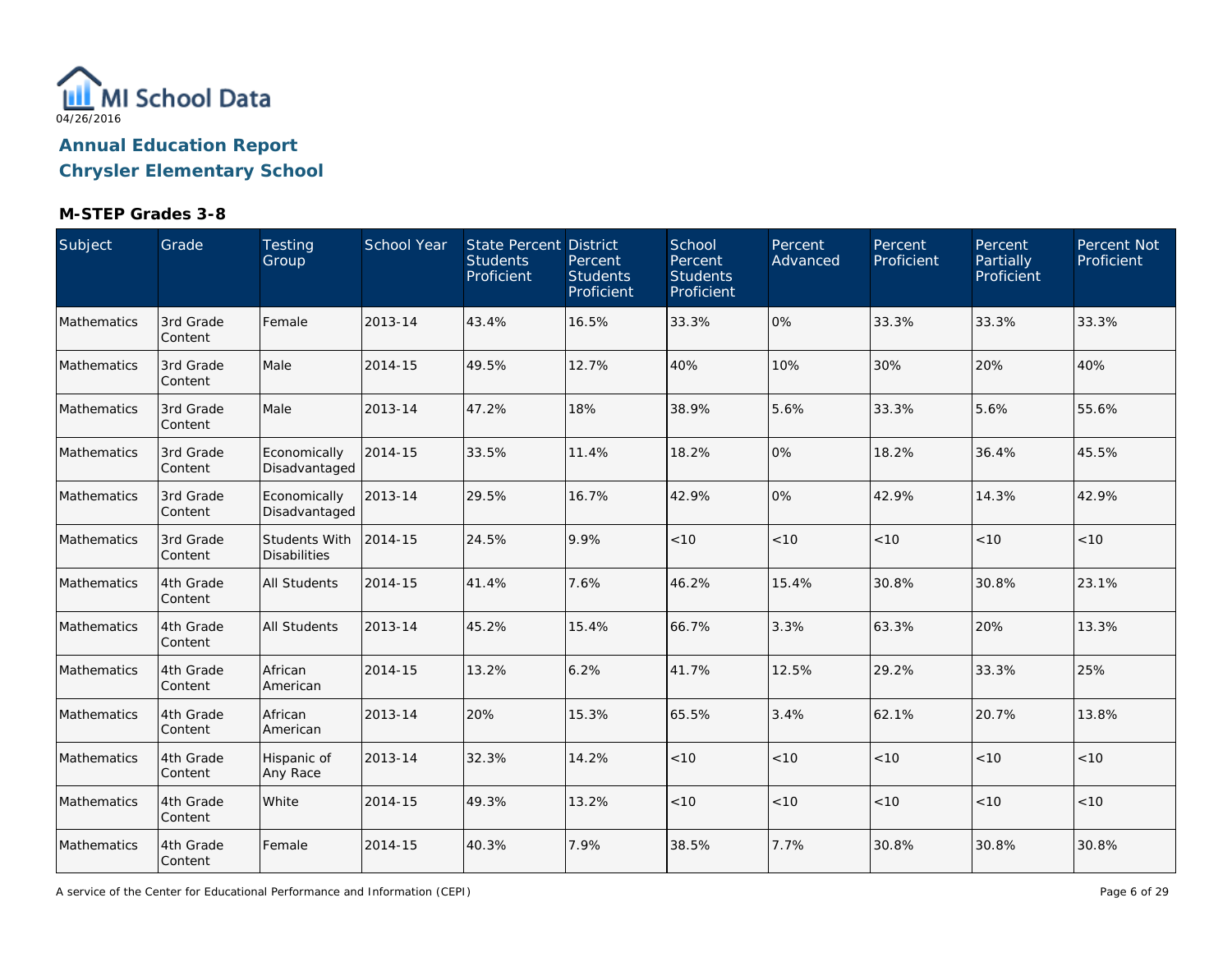

### **M-STEP Grades 3-8**

| Subject            | Grade                 | Testing<br>Group                            | School Year | <b>State Percent District</b><br><b>Students</b><br>Proficient | Percent<br><b>Students</b><br>Proficient | School<br>Percent<br><b>Students</b><br>Proficient | Percent<br>Advanced | Percent<br>Proficient | Percent<br>Partially<br>Proficient | Percent Not<br>Proficient |
|--------------------|-----------------------|---------------------------------------------|-------------|----------------------------------------------------------------|------------------------------------------|----------------------------------------------------|---------------------|-----------------------|------------------------------------|---------------------------|
| <b>Mathematics</b> | 4th Grade<br>Content  | Female                                      | 2013-14     | 44.7%                                                          | 14.4%                                    | 53.3%                                              | 0%                  | 53.3%                 | 26.7%                              | 20%                       |
| Mathematics        | 4th Grade<br>Content  | Male                                        | 2014-15     | 42.4%                                                          | 7.4%                                     | 53.8%                                              | 23.1%               | 30.8%                 | 30.8%                              | 15.4%                     |
| Mathematics        | 4th Grade<br>Content  | Male                                        | 2013-14     | 45.7%                                                          | 16.5%                                    | 80%                                                | 6.7%                | 73.3%                 | 13.3%                              | 6.7%                      |
| Mathematics        | 4th Grade<br>Content  | Economically<br>Disadvantaged               | 2014-15     | 25.4%                                                          | 6.9%                                     | 50%                                                | 10%                 | 40%                   | 30%                                | 20%                       |
| Mathematics        | 4th Grade<br>Content  | Economically<br>Disadvantaged               | 2013-14     | 29.5%                                                          | 13.6%                                    | 60%                                                | 5%                  | 55%                   | 30%                                | 10%                       |
| Mathematics        | 4th Grade<br>Content  | <b>Students With</b><br><b>Disabilities</b> | 2014-15     | 17.2%                                                          | 3.7%                                     | $<10$                                              | < 10                | $<10$                 | < 10                               | < 10                      |
| Mathematics        | 4th Grade<br>Content  | <b>Students With</b><br><b>Disabilities</b> | 2013-14     | 20%                                                            | 5.1%                                     | < 10                                               | < 10                | < 10                  | < 10                               | < 10                      |
| Mathematics        | 5th Grade<br>Content  | <b>All Students</b>                         | 2014-15     | 33.4%                                                          | 4.1%                                     | 19.2%                                              | 7.7%                | 11.5%                 | 57.7%                              | 23.1%                     |
| Mathematics        | 5th Grade<br>Content  | African<br>American                         | 2014-15     | 9.1%                                                           | 3.2%                                     | 20%                                                | 8%                  | 12%                   | 60%                                | 20%                       |
| Mathematics        | 5th Grade<br>Content  | White                                       | 2014-15     | 39.7%                                                          | 1.4%                                     | < 10                                               | < 10                | < 10                  | < 10                               | < 10                      |
| Mathematics        | 5th Grade<br>Content  | Female                                      | 2014-15     | 32.6%                                                          | 4%                                       | 9.1%                                               | 9.1%                | 0%                    | 81.8%                              | 9.1%                      |
| Mathematics        | 5th Grade<br>Content  | Male                                        | 2014-15     | 34.1%                                                          | 4.1%                                     | 26.7%                                              | 6.7%                | 20%                   | 40%                                | 33.3%                     |
| Mathematics        | 5th Grade<br> Content | Economically<br>Disadvantaged               | 2014-15     | 18.2%                                                          | 3.4%                                     | < 10                                               | < 10                | < 10                  | < 10                               | < 10                      |

A service of the Center for Educational Performance and Information (CEPI)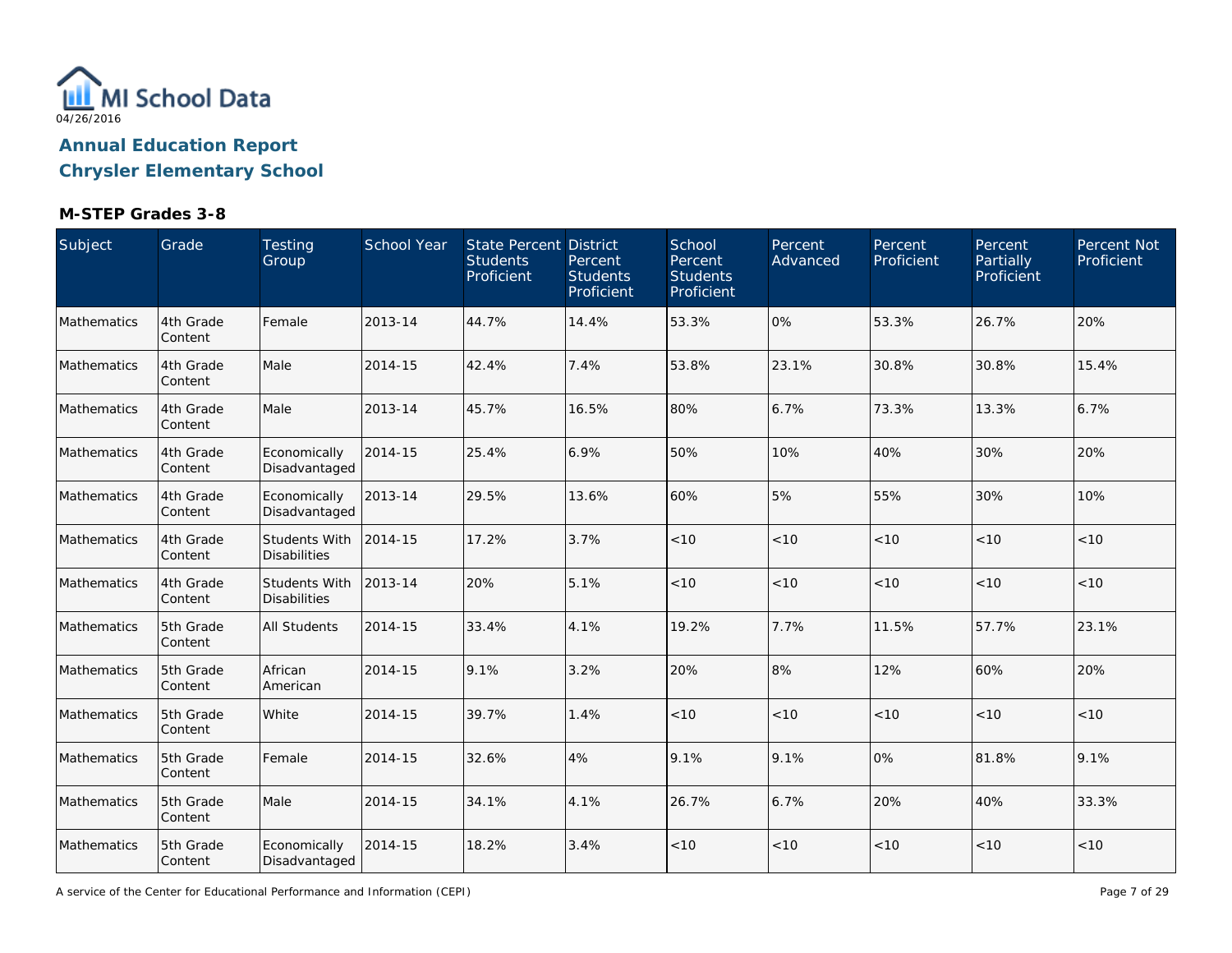

### **M-STEP Grades 3-8**

| Subject | Grade                 | Testing<br>Group                     | School Year | <b>State Percent District</b><br><b>Students</b><br>Proficient | Percent<br><b>Students</b><br>Proficient | School<br>Percent<br><b>Students</b><br>Proficient | Percent<br>Advanced | Percent<br>Proficient | Percent<br>Partially<br>Proficient | Percent Not<br>Proficient |
|---------|-----------------------|--------------------------------------|-------------|----------------------------------------------------------------|------------------------------------------|----------------------------------------------------|---------------------|-----------------------|------------------------------------|---------------------------|
| Science | 4th Grade<br>Content  | <b>All Students</b>                  | 2014-15     | 12.4%                                                          | 1.4%                                     | 7.7%                                               | 7.7%                | 0%                    | 26.9%                              | 65.4%                     |
| Science | 4th Grade<br>Content  | All Students                         | 2013-14     | 16.8%                                                          | 2.9%                                     | 20%                                                | 3.3%                | 16.7%                 | 46.7%                              | 33.3%                     |
| Science | 4th Grade<br>Content  | African<br>American                  | 2014-15     | 2%                                                             | 1%                                       | 4.2%                                               | 4.2%                | 0%                    | 25%                                | 70.8%                     |
| Science | 4th Grade<br>Content  | African<br>American                  | 2013-14     | 3.3%                                                           | 2.9%                                     | 20.7%                                              | 3.4%                | 17.2%                 | 48.3%                              | 31%                       |
| Science | 4th Grade<br>Content  | Hispanic of<br>Any Race              | 2013-14     | 7.7%                                                           | 1.8%                                     | $<10$                                              | < 10                | < 10                  | < 10                               | <10                       |
| Science | 4th Grade<br>Content  | White                                | 2014-15     | 15.4%                                                          | 6.6%                                     | $<10$                                              | < 10                | $<10$                 | < 10                               | < 10                      |
| Science | 4th Grade<br>Content  | Female                               | 2014-15     | 10.4%                                                          | 1%                                       | 7.7%                                               | 7.7%                | 0%                    | 30.8%                              | 61.5%                     |
| Science | 4th Grade<br>Content  | Female                               | 2013-14     | 15.9%                                                          | 2.9%                                     | 20%                                                | 6.7%                | 13.3%                 | 20%                                | 60%                       |
| Science | 4th Grade<br>Content  | Male                                 | 2014-15     | 14.3%                                                          | 1.8%                                     | 7.7%                                               | 7.7%                | 0%                    | 23.1%                              | 69.2%                     |
| Science | 4th Grade<br>Content  | Male                                 | 2013-14     | 17.7%                                                          | 2.9%                                     | 20%                                                | 0%                  | 20%                   | 73.3%                              | 6.7%                      |
| Science | 4th Grade<br>Content  | Economically<br>Disadvantaged        | 2014-15     | 5.5%                                                           | 1.3%                                     | 0%                                                 | 0%                  | 0%                    | 30%                                | 70%                       |
| Science | 4th Grade<br>Content  | Economically<br>Disadvantaged        | 2013-14     | 8%                                                             | 2.4%                                     | 15%                                                | 5%                  | 10%                   | 55%                                | 30%                       |
| Science | 4th Grade<br> Content | Students With<br><b>Disabilities</b> | 2014-15     | 4.6%                                                           | 0.5%                                     | $<10$                                              | $<10$               | < 10                  | < 10                               | < 10                      |

A service of the Center for Educational Performance and Information (CEPI)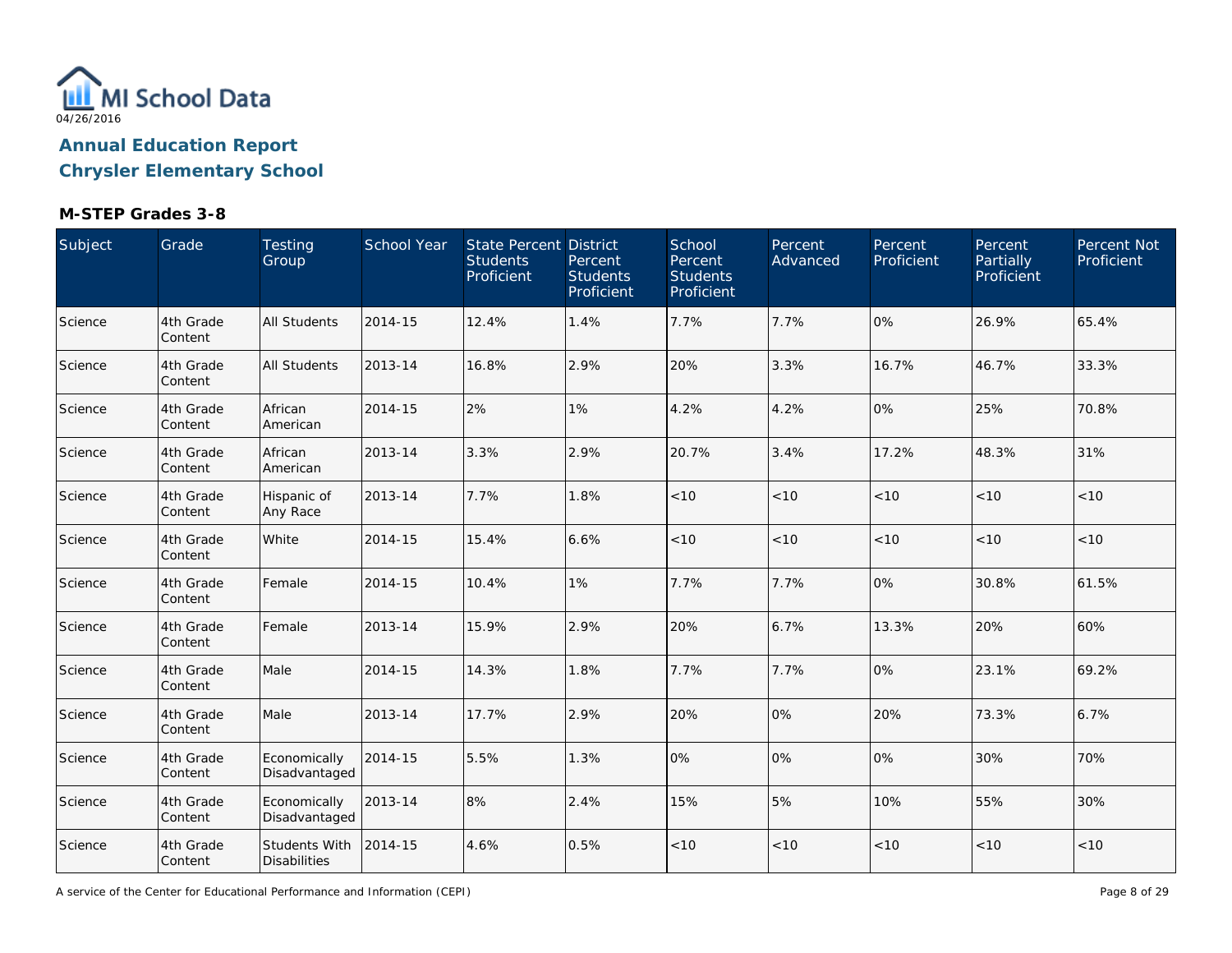

| Subject               | Grade                  | Testing<br>Group                     | School Year | State Percent District<br><b>Students</b><br>Proficient | Percent<br><b>Students</b><br>Proficient | School<br>Percent<br><b>Students</b><br>Proficient | Percent<br>Advanced | Percent<br>Proficient | Percent<br>Partially<br>Proficient | Percent Not<br>Proficient |
|-----------------------|------------------------|--------------------------------------|-------------|---------------------------------------------------------|------------------------------------------|----------------------------------------------------|---------------------|-----------------------|------------------------------------|---------------------------|
| Science               | 4th Grade<br> Content  | <b>Students With</b><br>Disabilities | 2013-14     | 5.6%                                                    | 2.4%                                     | < 10                                               | < 10                | < 10                  | < 10                               | < 10                      |
| <b>Social Studies</b> | 5th Grade<br> Content  | <b>All Students</b>                  | 2014-15     | 22.2%                                                   | 3.2%                                     | 18.5%                                              | 3.7%                | 14.8%                 | 40.7%                              | 40.7%                     |
| <b>Social Studies</b> | 15th Grade<br> Content | African<br>American                  | 2014-15     | 5.4%                                                    | 2.5%                                     | 19.2%                                              | 3.8%                | 15.4%                 | 42.3%                              | 38.5%                     |
| Social Studies        | 15th Grade<br> Content | White                                | 2014-15     | 26.9%                                                   | 2.9%                                     | < 10                                               | < 10                | < 10                  | < 10                               | < 10                      |
| Social Studies        | 15th Grade<br> Content | Female                               | 2014-15     | 20.6%                                                   | 3.3%                                     | 25%                                                | 0%                  | 25%                   | 25%                                | 50%                       |
| Social Studies        | 5th Grade<br> Content  | Male                                 | 2014-15     | 23.8%                                                   | 3.2%                                     | 13.3%                                              | 6.7%                | 6.7%                  | 53.3%                              | 33.3%                     |
| Social Studies        | 5th Grade<br> Content  | Economically<br>Disadvantaged        | 2014-15     | 10.9%                                                   | 2.6%                                     | < 10                                               | < 10                | < 10                  | < 10                               | < 10                      |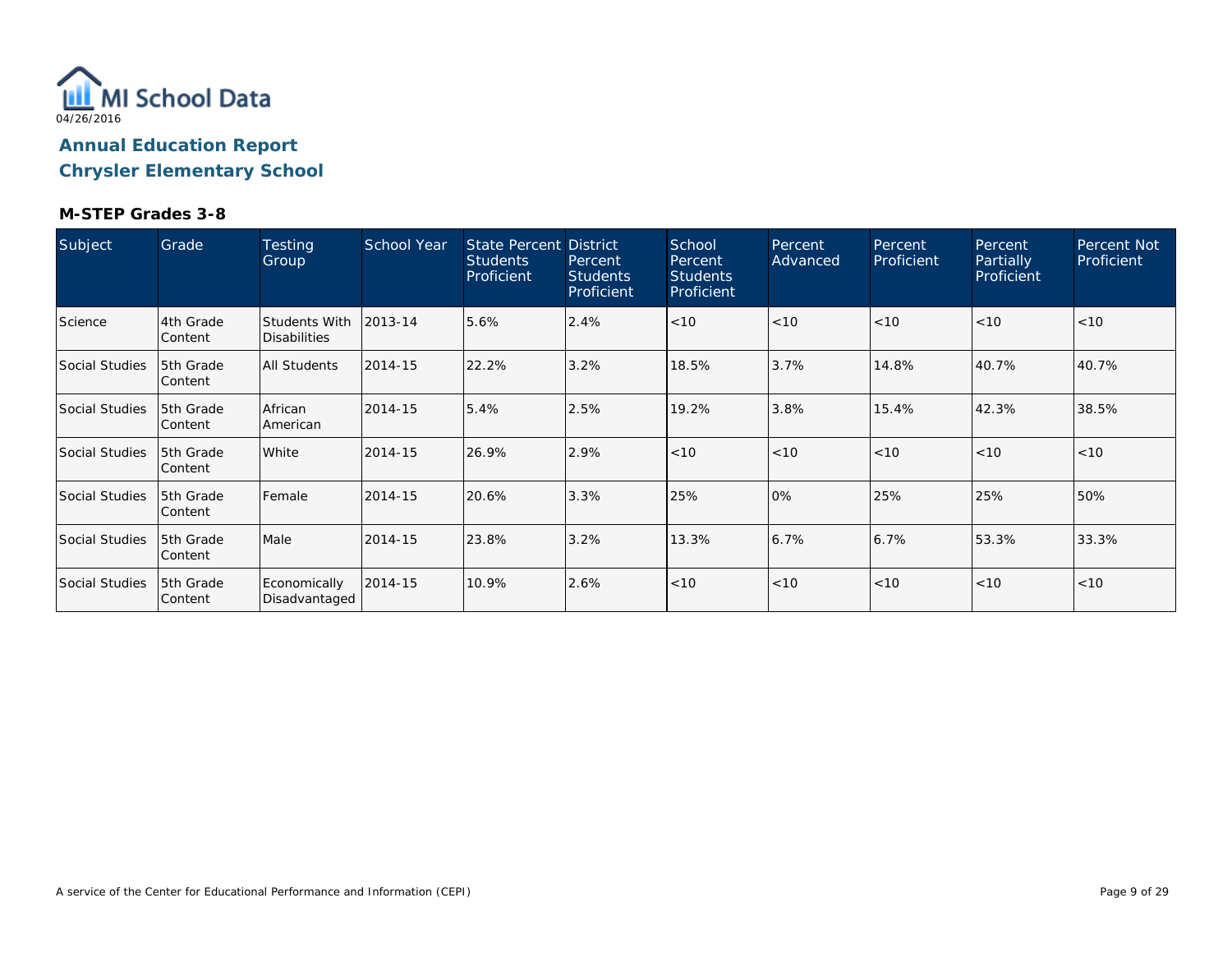

**MME**

| Subject             | Grade | <b>Testing</b><br>Group, | School Year | State Percent District<br><b>Students</b><br>Proficient | Percent<br><b>Students</b><br>Proficient | School<br>Percent<br><b>Students</b><br>Proficient | Percent<br>Advanced | Percent<br>Proficient | Percent<br>Partially<br>Proficient | Percent Not<br>Proficient |
|---------------------|-------|--------------------------|-------------|---------------------------------------------------------|------------------------------------------|----------------------------------------------------|---------------------|-----------------------|------------------------------------|---------------------------|
| No Data to Disalact |       |                          |             |                                                         |                                          |                                                    |                     |                       |                                    |                           |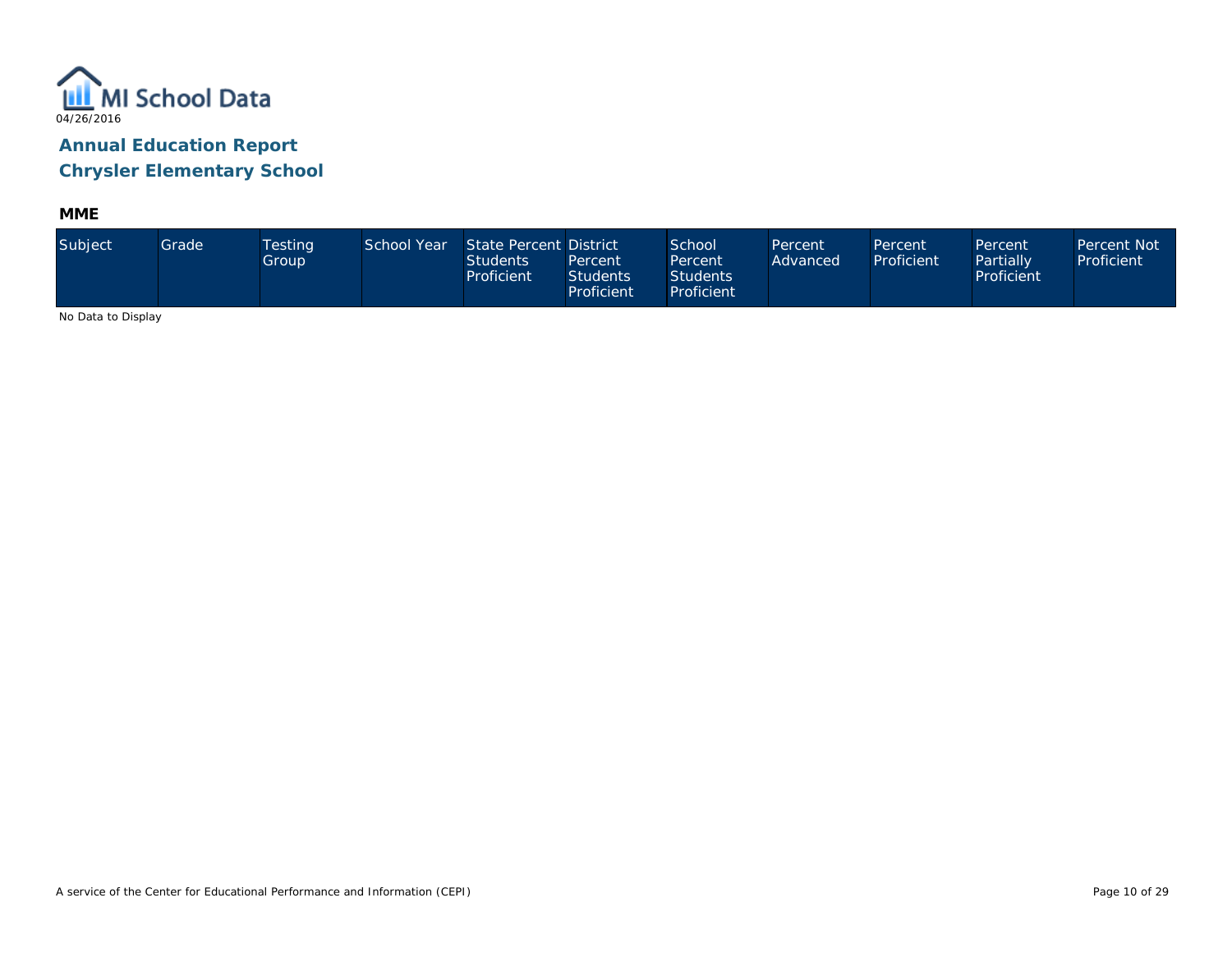

#### **Michigan Educational Assessment Program Access (MEAP - Access)**

| Subject            | Grade | Testing Group School Year | State Percent<br><b>Students</b><br>Proficient | District<br>Percent<br><b>Students</b><br>Proficient | School Percent Percent<br><b>Students</b><br>Proficient | Exceeded | Percent Met | Percent<br>Progressing |
|--------------------|-------|---------------------------|------------------------------------------------|------------------------------------------------------|---------------------------------------------------------|----------|-------------|------------------------|
| No Dota to Dicolou |       |                           |                                                |                                                      |                                                         |          |             |                        |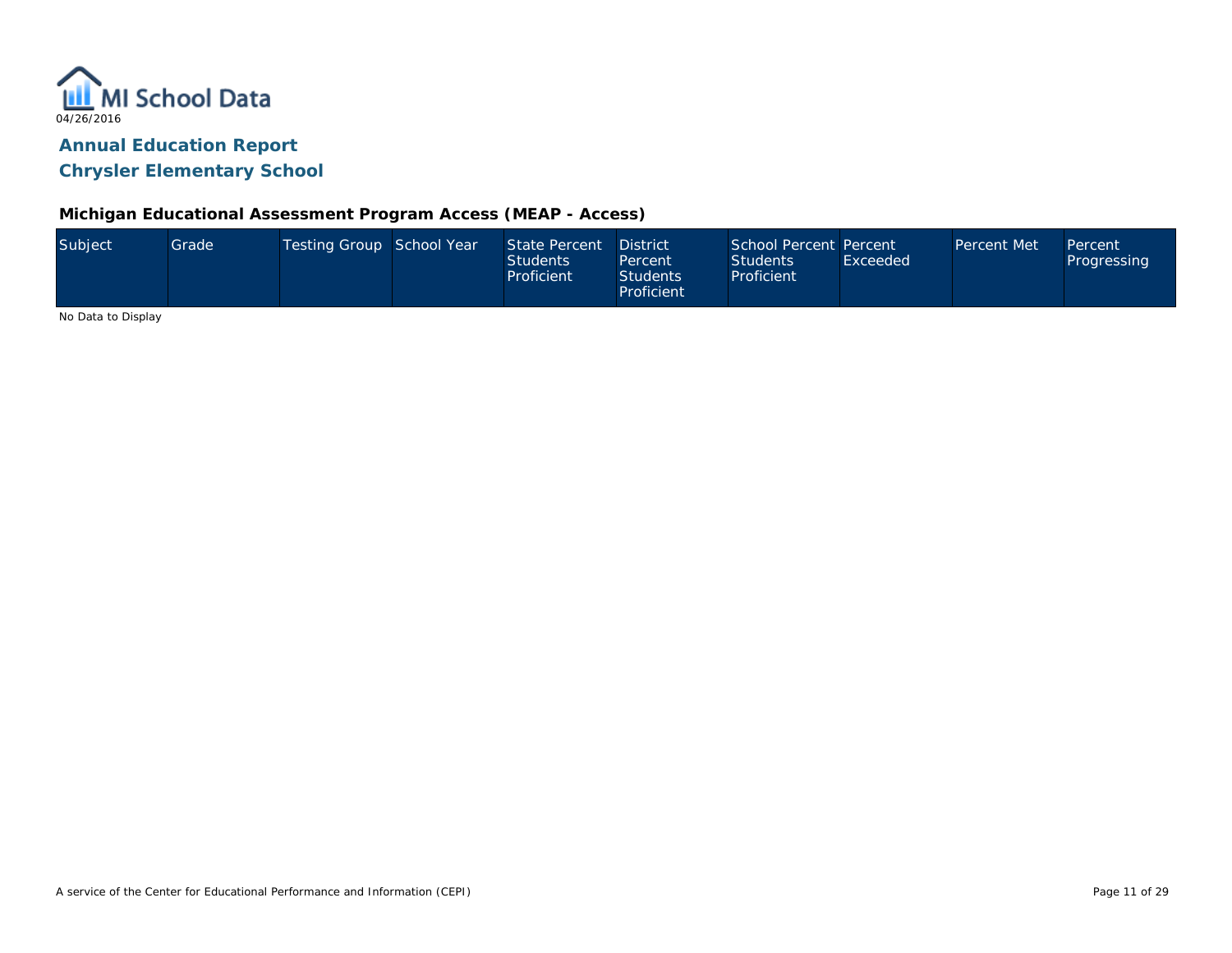

### **MI-Access Functional Independence**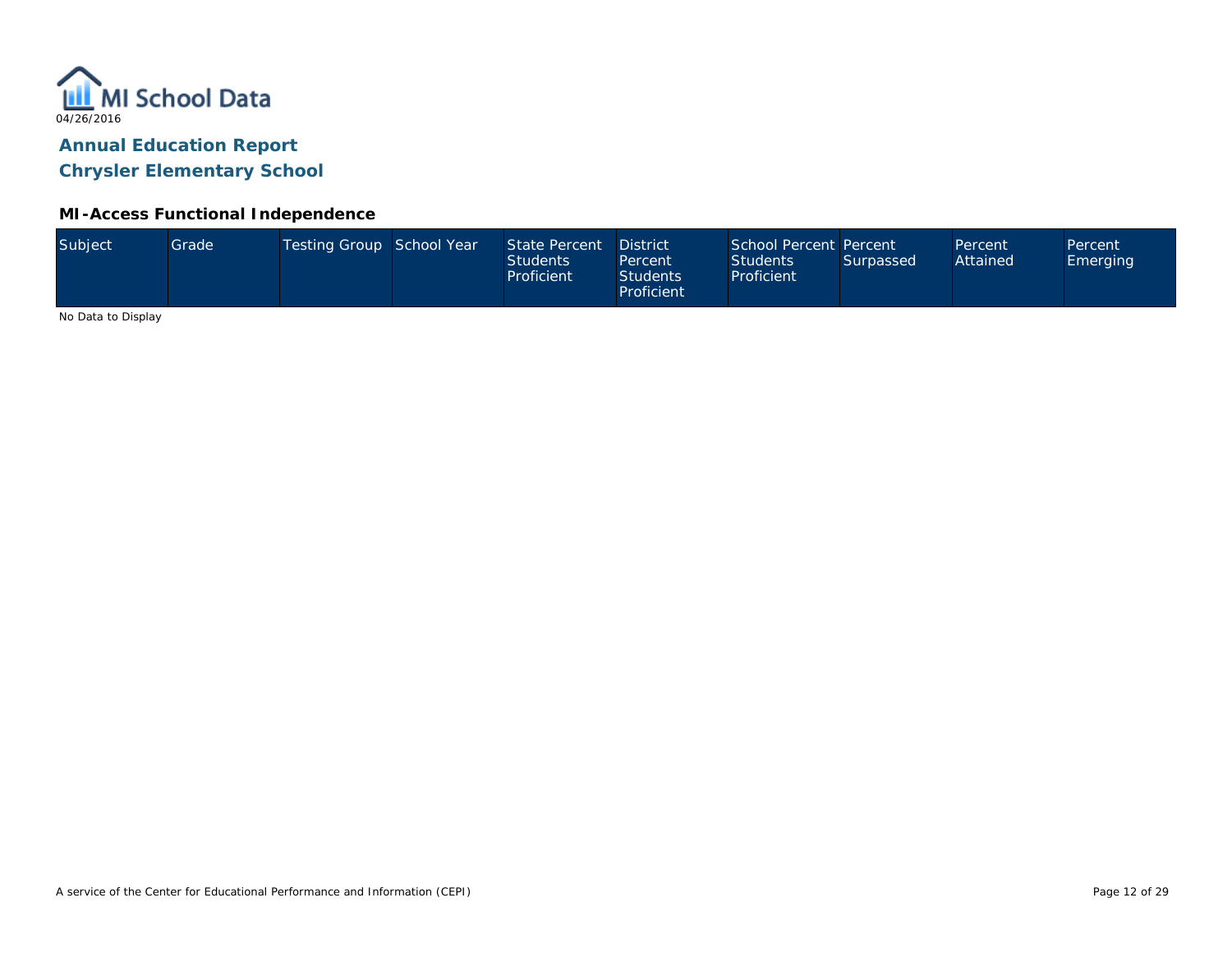

#### **MI-Access Supported Independence**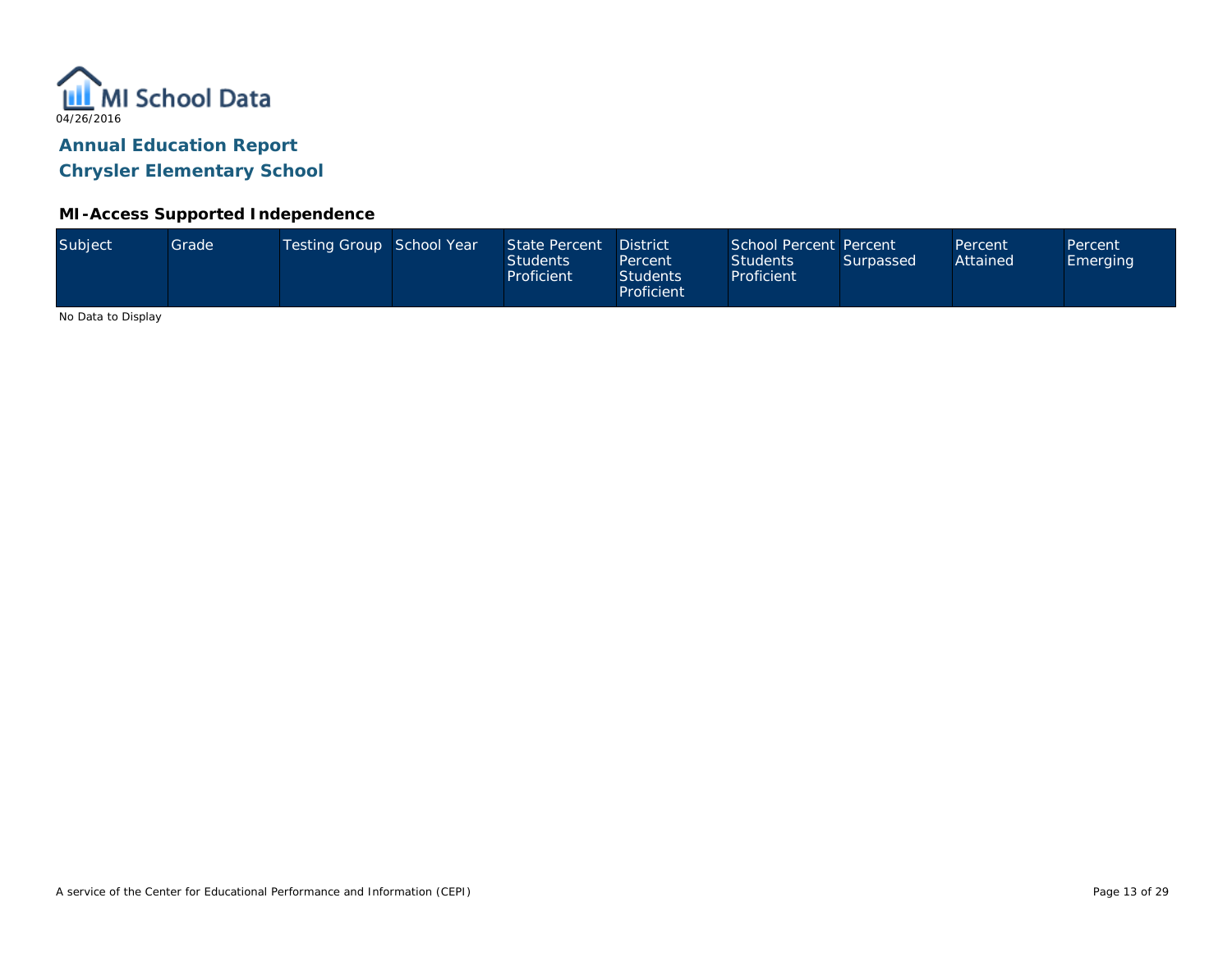

#### **MI-Access Participation**

| Subject             | Grade <sup>1</sup> | Testing Group School Year | State Percent<br><b>Students</b><br>Proficient | <b>District</b><br>Percent<br><b>Students</b><br>Proficient | School Percent Percent<br><b>Students</b><br>Proficient | Surpassed | Percent<br>Attained | Percent<br><b>Emerging</b> |
|---------------------|--------------------|---------------------------|------------------------------------------------|-------------------------------------------------------------|---------------------------------------------------------|-----------|---------------------|----------------------------|
| No Data to Disalact |                    |                           |                                                |                                                             |                                                         |           |                     |                            |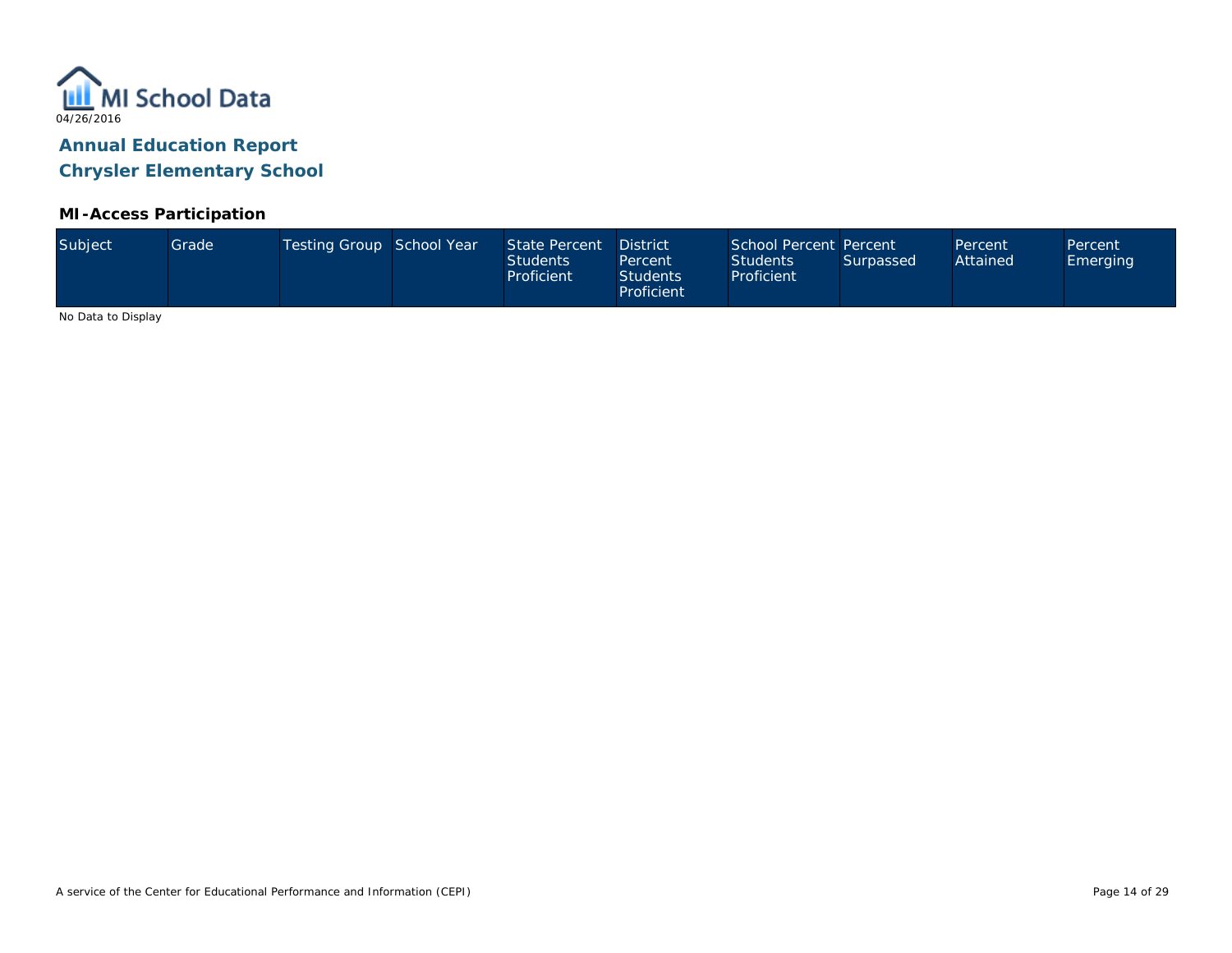

#### **Accountability Details Subject Data**

| Testing<br>Group                                   | Subject               | <b>State Tested</b><br>Total | State Percent<br>Proficient | <b>District</b><br><b>Tested Total</b> | <b>District</b><br>Percent<br>Proficient* | <b>School Tested School</b><br>Total | Percent<br>Proficient** |
|----------------------------------------------------|-----------------------|------------------------------|-----------------------------|----------------------------------------|-------------------------------------------|--------------------------------------|-------------------------|
| <b>All Students</b>                                | <b>Mathematics</b>    | 98.1%                        | 36.5%                       | 94.6%                                  | N/A                                       | 98.8%                                | N/A                     |
| <b>All Students</b>                                | <b>ELA</b>            | 98.1%                        | 48.5%                       | 94.1%                                  | N/A                                       | 100%                                 | N/A                     |
| All Students                                       | Science               | 97.5%                        | 22.2%                       | 93.1%                                  | N/A                                       | <30                                  | N/A                     |
| <b>All Students</b>                                | Social Studies        | 97.4%                        | 31.8%                       | 90.4%                                  | N/A                                       | <30                                  | N/A                     |
| American<br>Indian                                 | <b>Mathematics</b>    | 98.2%                        | 27.8%                       | 94.4%                                  | N/A                                       | N/A                                  | N/A                     |
| American<br>Indian                                 | <b>ELA</b>            | 98%                          | 41.5%                       | 96.3%                                  | N/A                                       | N/A                                  | N/A                     |
| American<br>Indian                                 | Science               | 97.8%                        | 17.7%                       | <30                                    | N/A                                       | N/A                                  | N/A                     |
| American<br>Indian                                 | <b>Social Studies</b> | 97.2%                        | 25.2%                       | <30                                    | N/A                                       | N/A                                  | N/A                     |
| African<br>American                                | <b>Mathematics</b>    | 96.5%                        | 13.5%                       | 94.2%                                  | N/A                                       | 98.7%                                | N/A                     |
| African<br>American                                | <b>ELA</b>            | 96.5%                        | 24.5%                       | 93.6%                                  | N/A                                       | 100%                                 | N/A                     |
| African<br>American                                | Science               | 95.4%                        | 6.1%                        | 92.7%                                  | N/A                                       | <30                                  | N/A                     |
| African<br>American                                | Social Studies        | 95.2%                        | 11%                         | 89.7%                                  | N/A                                       | <30                                  | N/A                     |
| Asian                                              | Mathematics           | 99.1%                        | 66.3%                       | 96.6%                                  | N/A                                       | N/A                                  | N/A                     |
| Asian                                              | <b>ELA</b>            | 98.7%                        | 70.2%                       | 95.5%                                  | N/A                                       | N/A                                  | N/A                     |
| Asian                                              | Science               | 99%                          | 38%                         | 97.4%                                  | N/A                                       | N/A                                  | N/A                     |
| Asian                                              | Social Studies        | 98.8%                        | 49.6%                       | 96.5%                                  | N/A                                       | N/A                                  | N/A                     |
| Hispanic of Any<br>Race                            | Mathematics           | 98.3%                        | 23.7%                       | 97.1%                                  | N/A                                       | N/A                                  | N/A                     |
| Hispanic of Any ELA<br>Race                        |                       | 98.3%                        | 36.1%                       | 97%                                    | N/A                                       | N/A                                  | N/A                     |
| Hispanic of Any<br>Race                            | Science               | 97.9%                        | 11.7%                       | 95%                                    | N/A                                       | N/A                                  | N/A                     |
| Hispanic of Any<br>Race                            | Social Studies        | 97.5%                        | 20.2%                       | 94%                                    | N/A                                       | N/A                                  | N/A                     |
| Native<br>Hawaiian or<br>Other Pacific<br>Islander | Mathematics           | 99.8%                        | 40.8%                       | <30                                    | N/A                                       | N/A                                  | N/A                     |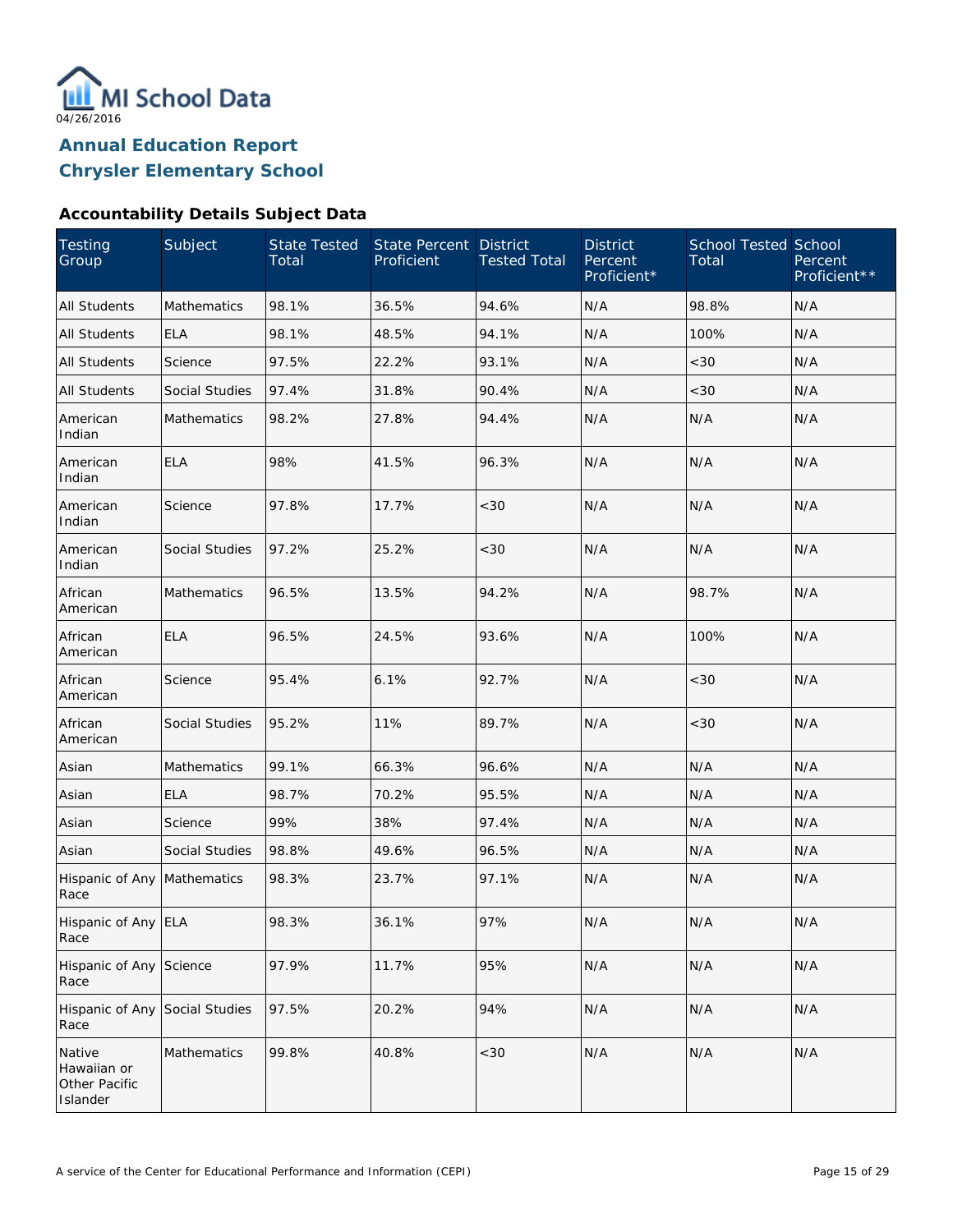

**Annual Education Report**

**Chrysler Elementary School**

### **Accountability Details Subject Data**

| <b>Testing</b><br>Group                                   | Subject            | <b>State Tested</b><br>Total | State Percent<br>Proficient | <b>District</b><br><b>Tested Total</b> | <b>District</b><br>Percent<br>Proficient* | <b>School Tested School</b><br>Total | Percent<br>Proficient** |
|-----------------------------------------------------------|--------------------|------------------------------|-----------------------------|----------------------------------------|-------------------------------------------|--------------------------------------|-------------------------|
| Native<br>Hawaiian or<br><b>Other Pacific</b><br>Islander | <b>ELA</b>         | 99.3%                        | 53.3%                       | < 30                                   | N/A                                       | N/A                                  | N/A                     |
| Native<br>Hawaiian or<br>Other Pacific<br>Islander        | Science            | 99.6%                        | 21.9%                       | < 30                                   | N/A                                       | N/A                                  | N/A                     |
| Native<br>Hawaiian or<br>Other Pacific<br>Islander        | Social Studies     | 99.3%                        | 33%                         | < 30                                   | N/A                                       | N/A                                  | N/A                     |
| Two or More<br>Races                                      | Mathematics        | 98.5%                        | 33.6%                       | 96%                                    | N/A                                       | N/A                                  | N/A                     |
| Two or More<br>Races                                      | <b>ELA</b>         | 98.5%                        | 46.9%                       | 98%                                    | N/A                                       | N/A                                  | N/A                     |
| Two or More<br>Races                                      | Science            | 98.5%                        | 20.1%                       | $<30$                                  | N/A                                       | N/A                                  | N/A                     |
| Two or More<br>Races                                      | Social Studies     | 98.1%                        | 28.3%                       | $<30$                                  | N/A                                       | N/A                                  | N/A                     |
| White                                                     | <b>Mathematics</b> | 98.5%                        | 42.5%                       | 93.4%                                  | N/A                                       | <30                                  | N/A                     |
| White                                                     | <b>ELA</b>         | 98.5%                        | 55%                         | 92.8%                                  | N/A                                       | <30                                  | N/A                     |
| White                                                     | Science            | 98.1%                        | 26.6%                       | 92.6%                                  | N/A                                       | <30                                  | N/A                     |
| White                                                     | Social Studies     | 98%                          | 37.3%                       | 88.2%                                  | N/A                                       | N/A                                  | N/A                     |
| Economically<br>Disadvantaged                             | <b>Mathematics</b> | 97.6%                        | 22.5%                       | 94.3%                                  | N/A                                       | <30                                  | N/A                     |
| Economically<br>Disadvantaged                             | <b>ELA</b>         | 97.6%                        | 33.7%                       | 93.8%                                  | N/A                                       | <30                                  | N/A                     |
| Economically<br>Disadvantaged                             | Science            | 96.8%                        | 11.7%                       | 92.7%                                  | N/A                                       | <30                                  | N/A                     |
| Economically<br>Disadvantaged                             | Social Studies     | 96.5%                        | 17.8%                       | 89.9%                                  | N/A                                       | <30                                  | N/A                     |
| English<br>Language<br>Learners                           | Mathematics        | 98.6%                        | 20.3%                       | 97.2%                                  | N/A                                       | N/A                                  | N/A                     |
| English<br>Language<br>Learners                           | <b>ELA</b>         | 98.2%                        | 24%                         | 97.1%                                  | N/A                                       | N/A                                  | N/A                     |
| English<br>Language<br>Learners                           | Science            | 98.2%                        | 3.9%                        | 95.4%                                  | N/A                                       | N/A                                  | N/A                     |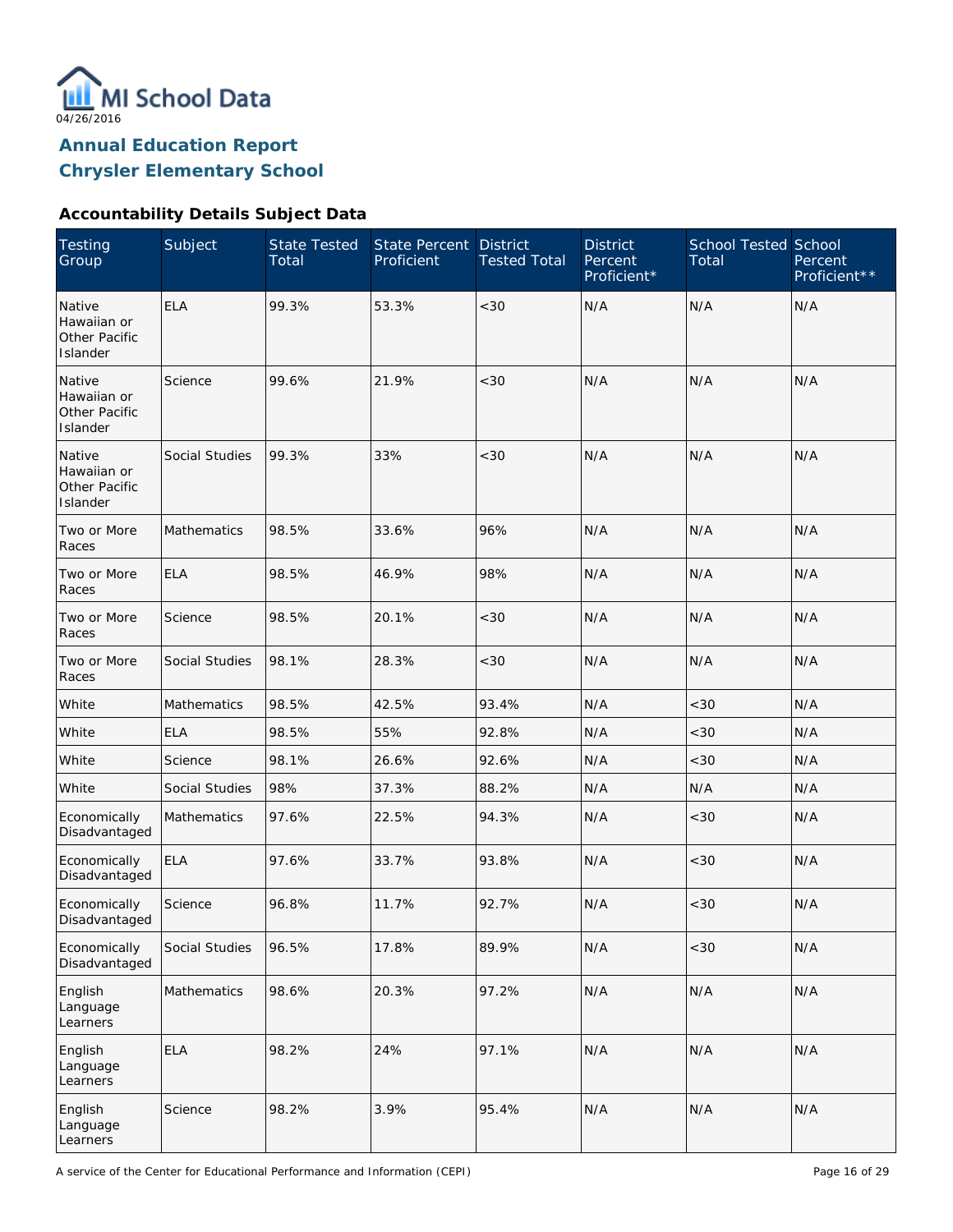

### **Accountability Details Subject Data**

| Testing<br>Group                     | Subject            | <b>State Tested</b><br>Total | State Percent District<br>Proficient | <b>Tested Total</b> | <b>District</b><br>Percent,<br>Proficient* | <b>School Tested School</b><br>Total | Percent<br>Proficient** |
|--------------------------------------|--------------------|------------------------------|--------------------------------------|---------------------|--------------------------------------------|--------------------------------------|-------------------------|
| English<br>Language<br>Learners      | Social Studies     | 97.9%                        | 8.1%                                 | 94.3%               | N/A                                        | N/A                                  | N/A                     |
| Students With<br>Disabilities        | <b>Mathematics</b> | 97.2%                        | 21.8%                                | 92%                 | N/A                                        | <30                                  | N/A                     |
| Students With<br>Disabilities        | <b>ELA</b>         | 96.6%                        | 24.7%                                | 89.2%               | N/A                                        | <30                                  | IN/A                    |
| <b>Students With</b><br>Disabilities | Science            | 96.5%                        | 15.4%                                | 90.8%               | N/A                                        | <30                                  | IN/A                    |
| <b>Students With</b><br>Disabilities | Social Studies     | 95%                          | 13.9%                                | 80.9%               | N/A                                        | N/A                                  | IN/A                    |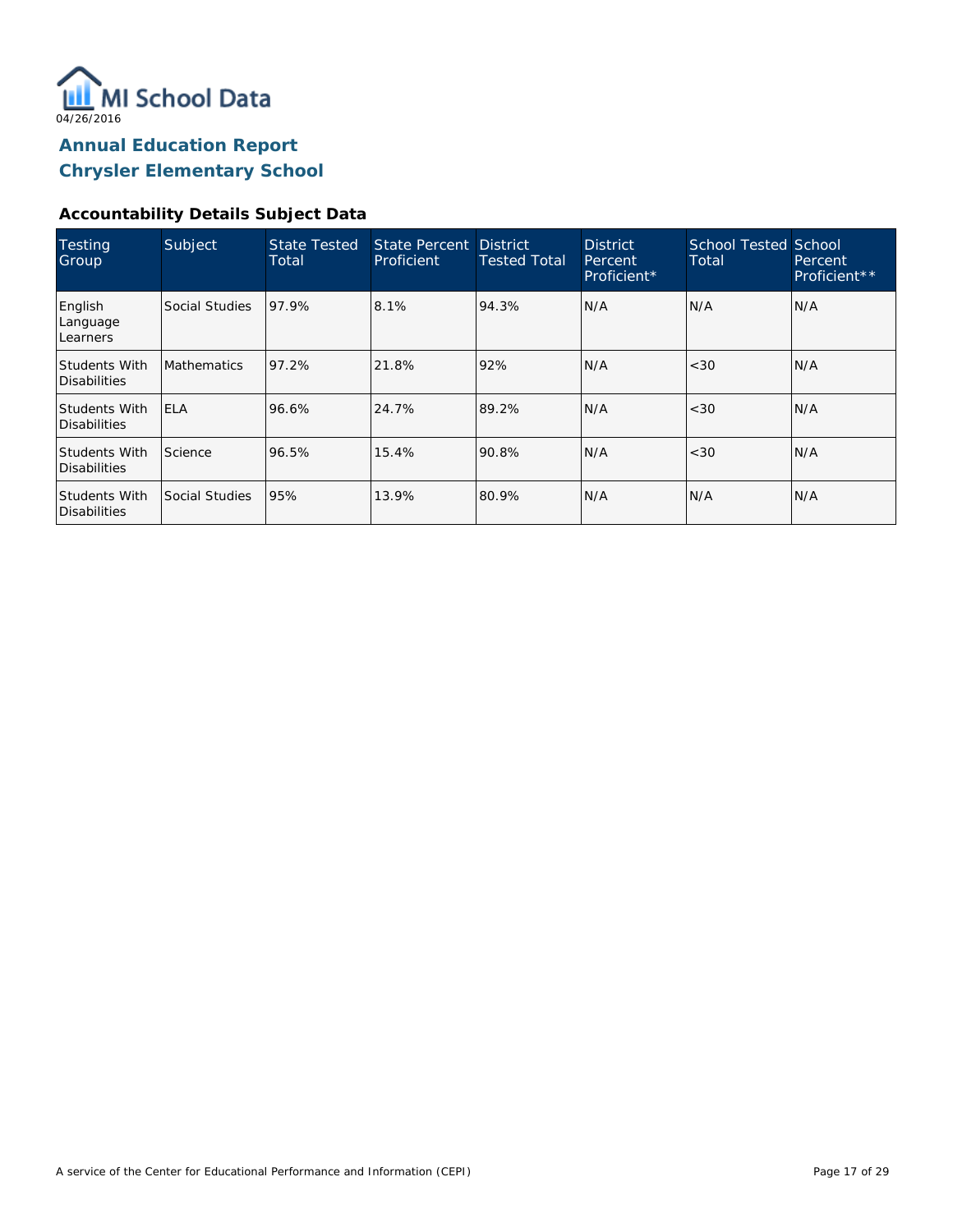

### **Accountability Details Graduation Data**

| Student Group                                      | Statewide | <b>District</b> | School |
|----------------------------------------------------|-----------|-----------------|--------|
| All Students                                       | 78.6%     | 70.3%           | N/A    |
| American Indian                                    | 64.8%     | N/A             | N/A    |
| African American                                   | 64.5%     | 70.3%           | N/A    |
| Asian                                              | 89.1%     | 80.6%           | N/A    |
| Hispanic of Any Race                               | 68.8%     | 73.7%           | N/A    |
| Native Hawaiian or Other Pacific 78.9%<br>Islander |           | N/A             | N/A    |
| Two or More Races                                  | 74.2%     | N/A             | N/A    |
| White                                              | 82.9%     | 52.5%           | N/A    |
| Female                                             | 82.9%     | N/A             | N/A    |
| Male                                               | 74.4%     | N/A             | N/A    |
| Economically Disadvantaged                         | 65.6%     | 70.4%           | N/A    |
| English Language Learners                          | 68.2%     | 77.1%           | N/A    |
| <b>Students With Disabilities</b>                  | 55.1%     | 47.8%           | N/A    |
| Bottom 30%                                         | N/A       | N/A             | N/A    |

*\* All data based on students enrolled for a full academic year.*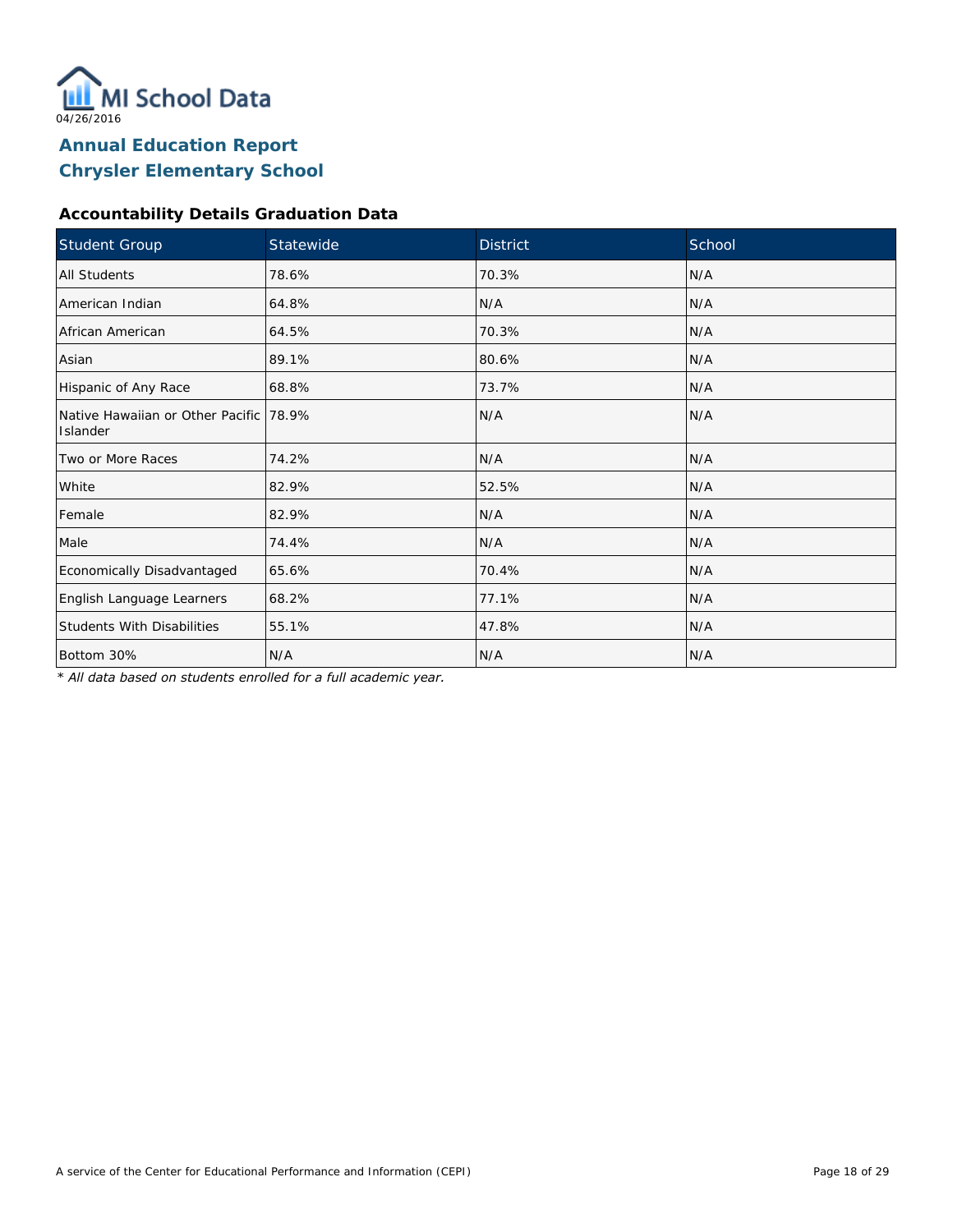

### **Accountability Details Attendance Data**

| <b>Student Group</b> | Statewide <sup>1</sup> | <b>District</b> | School <sup>'</sup> |
|----------------------|------------------------|-----------------|---------------------|
| All Students         | 94.7%                  | 86.1%           | 194.8%              |

*\* All data based on students enrolled for a full academic year.*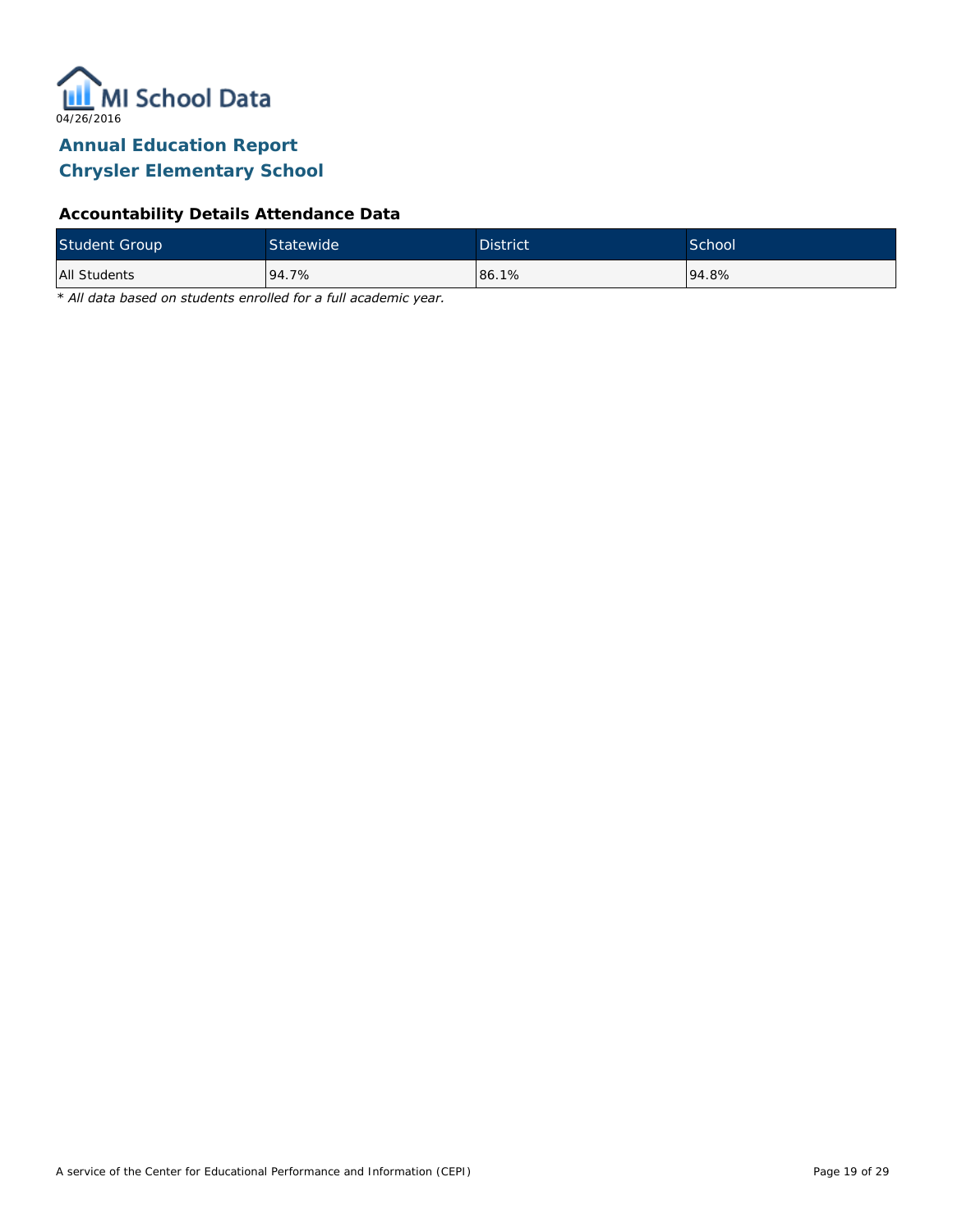

#### **Accountability Status District Data**

| <b>District</b><br><b>Name</b> | Reading<br><b>Status</b> | Reading<br>Score' | Writina<br><b>Status</b> | Writina <sup>1</sup><br>Score | Math<br><b>Status</b> | Math Score Science | <b>Status</b> | Science<br><b>Score</b> | <b>Social</b><br><b>Studies</b><br><b>Status</b> | Social<br><b>Studies</b><br>Score | <b>Overall</b><br><b>Status</b> | )verall<br><b>Score</b> |
|--------------------------------|--------------------------|-------------------|--------------------------|-------------------------------|-----------------------|--------------------|---------------|-------------------------|--------------------------------------------------|-----------------------------------|---------------------------------|-------------------------|
|--------------------------------|--------------------------|-------------------|--------------------------|-------------------------------|-----------------------|--------------------|---------------|-------------------------|--------------------------------------------------|-----------------------------------|---------------------------------|-------------------------|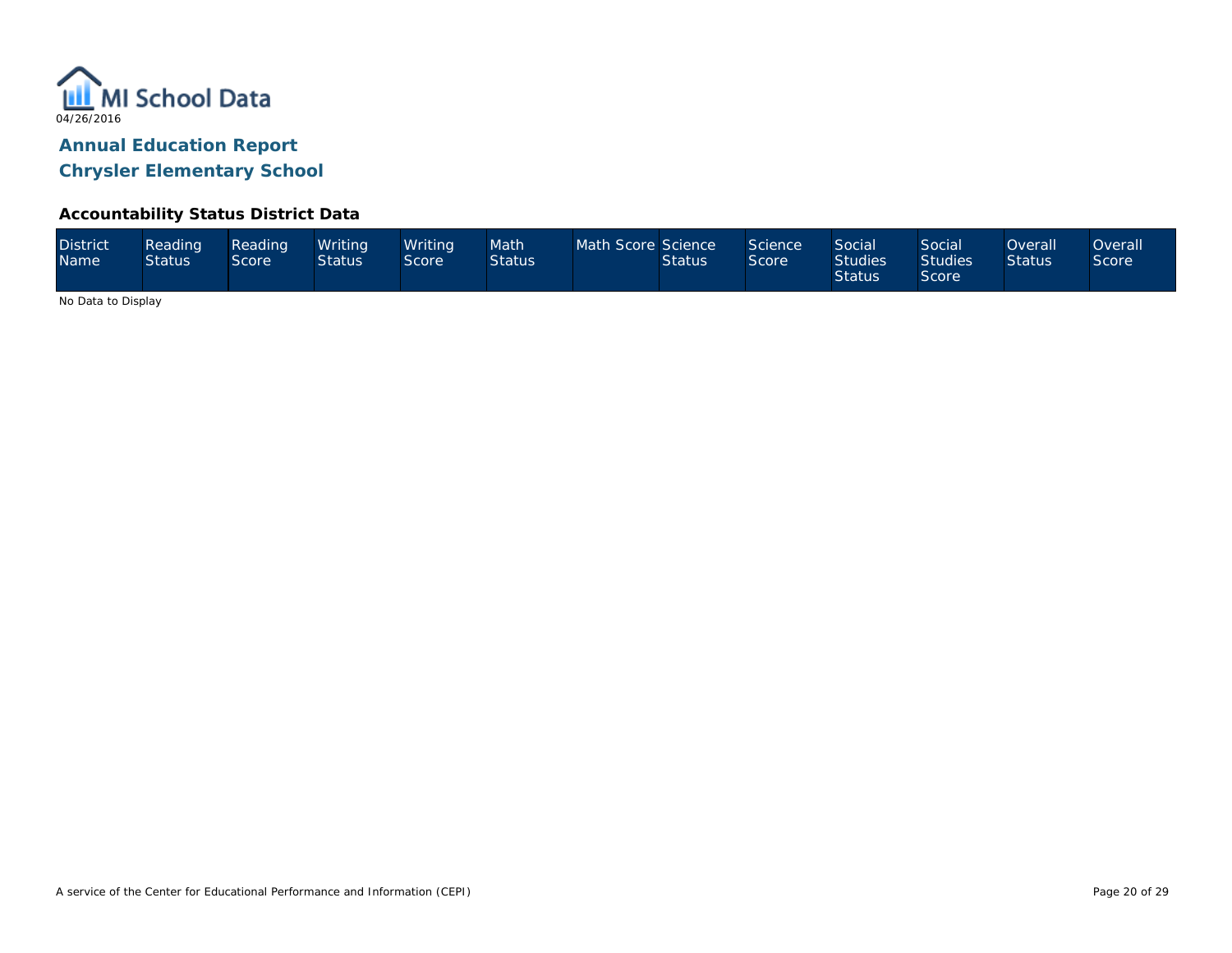

#### **Accountability Status School Data**

| <b>District</b><br>Name <sup>1</sup> | School<br>Name | Status | Status Score |  | Title 1 Reading Reading Writing Writing<br><b>Status</b> | Score | Math<br><b>Status</b> | Math <sup>1</sup><br>Score | Science Science Social<br><b>Status</b> | Score | <b>Status</b> | Social<br>Studies Studies Status<br>Score | Overall | <b>Overall</b><br>Score |
|--------------------------------------|----------------|--------|--------------|--|----------------------------------------------------------|-------|-----------------------|----------------------------|-----------------------------------------|-------|---------------|-------------------------------------------|---------|-------------------------|
|--------------------------------------|----------------|--------|--------------|--|----------------------------------------------------------|-------|-----------------------|----------------------------|-----------------------------------------|-------|---------------|-------------------------------------------|---------|-------------------------|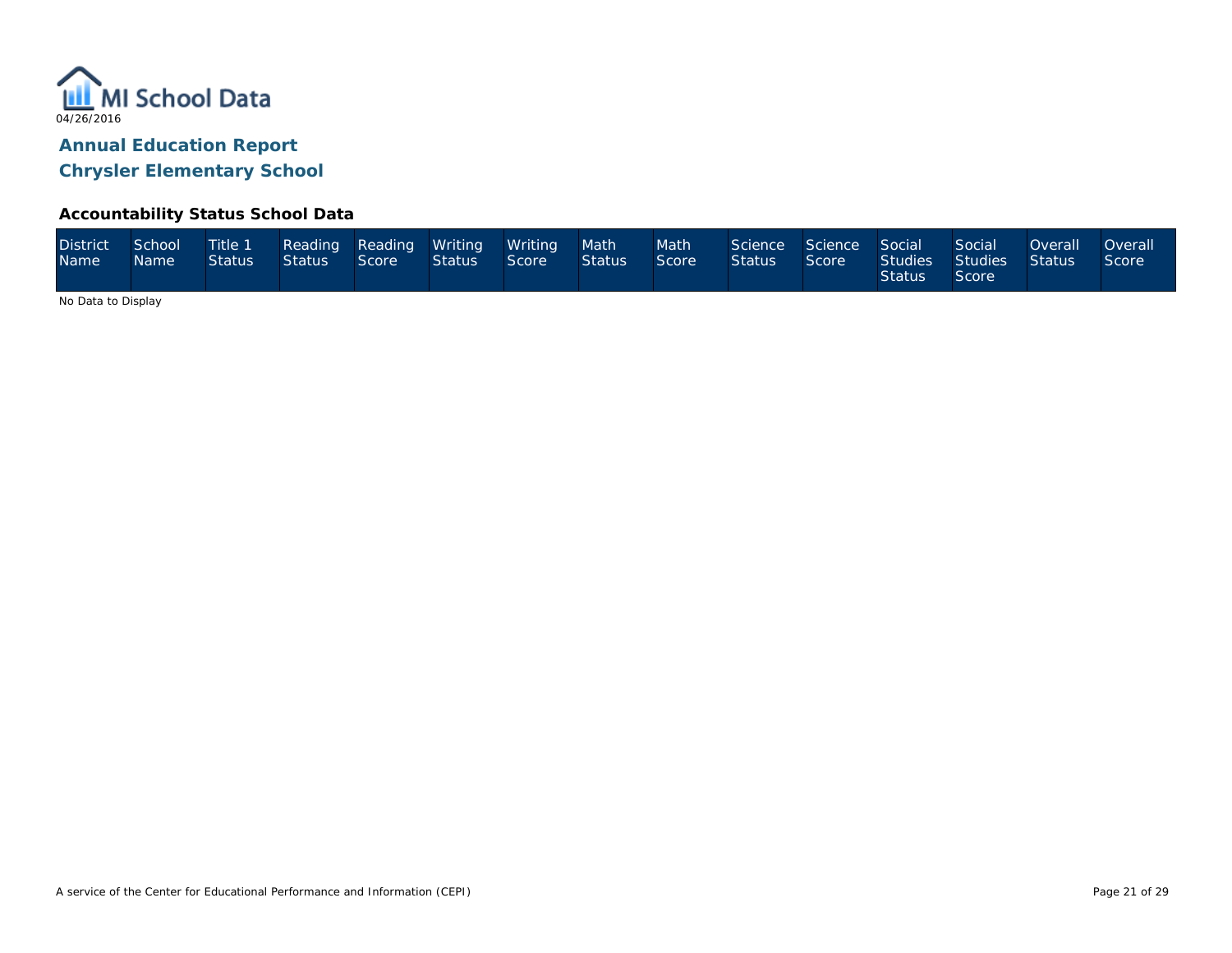

## **Annual Education Report**

### **Chrysler Elementary School**

#### **Teacher Quality - Qualification**

|                                                | Other | B.A. | M.A. | P.H.D. |
|------------------------------------------------|-------|------|------|--------|
| Professional                                   |       |      |      |        |
| Qualifications of All Public<br>Elementary and |       |      |      |        |
| Secondary School<br>Teachers in the School     |       |      |      |        |

*Professional Qualifications are defined by the State and may include information such as the degrees of public school teachers (e.g., percentage of teachers with Bachelors Degrees or Masters Degrees) or the percentage of fully certified teachers*

#### **Teacher Quality - Class**

|                                                                                                                                        | School Aggregate | <b>High-Poverty Schools</b> | Low-Poverty Schools |
|----------------------------------------------------------------------------------------------------------------------------------------|------------------|-----------------------------|---------------------|
| Percentage of Core Academic<br>Subject Elementary and<br>Secondary School Classes not<br>Taught by Highly Qualified<br><b>Teachers</b> | $0.0\%$          | $0.0\%$                     | $0.0\%$             |

#### **Teacher Quality - Provisional**

|                                                                                                                  | Certification Percent |
|------------------------------------------------------------------------------------------------------------------|-----------------------|
| Percentage of Public Elementary and Secondary School Teachers   0%<br>in the School with Emergency Certification |                       |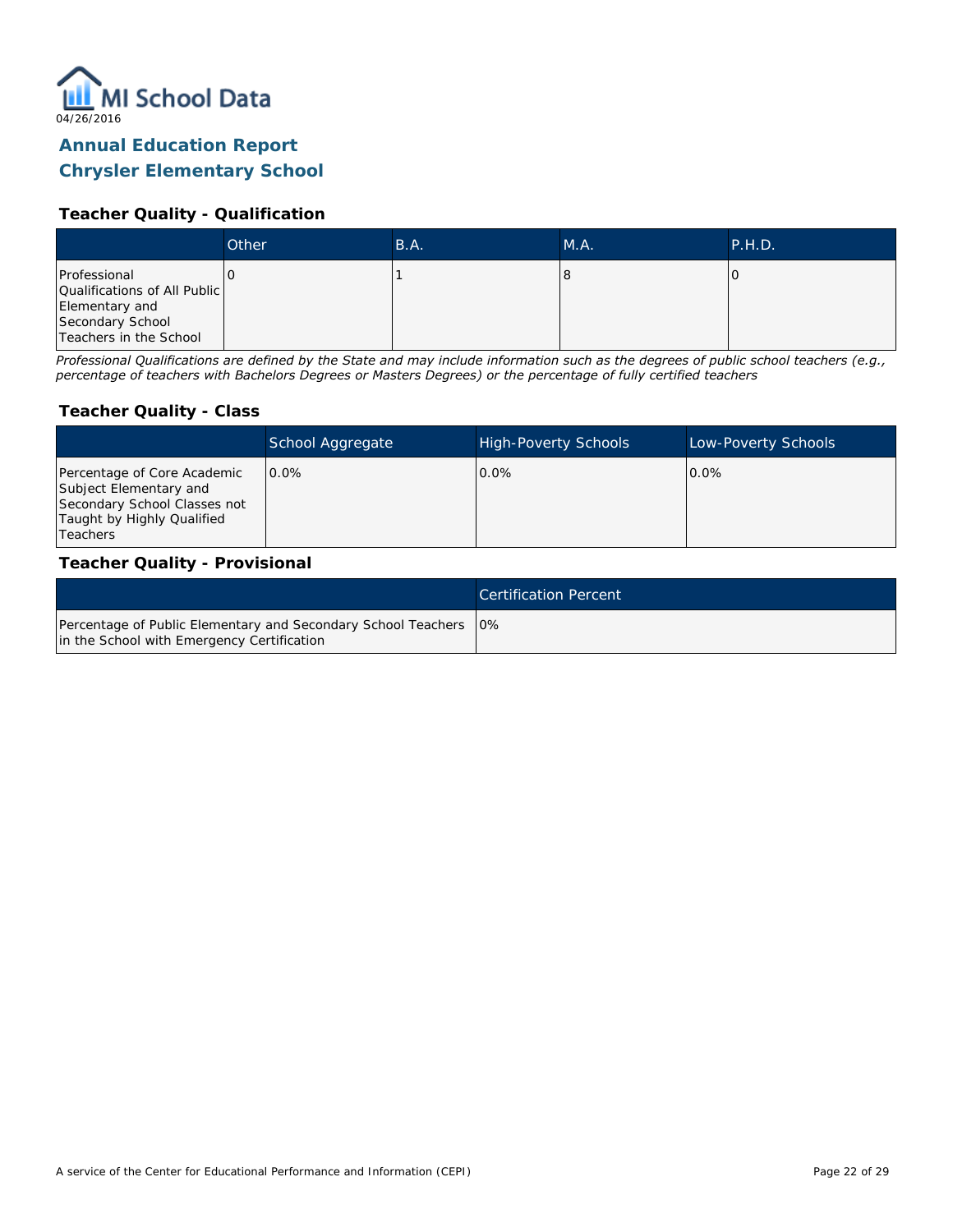

#### **NAEP Grade 4 Math**

|                                                                                                                                                                 | Percent of<br><b>Students</b> | Percent below<br><b>Basic</b>                    | Percent Basic                                                  | Percent Proficient                                             | Percent Advanced               |
|-----------------------------------------------------------------------------------------------------------------------------------------------------------------|-------------------------------|--------------------------------------------------|----------------------------------------------------------------|----------------------------------------------------------------|--------------------------------|
| <b>All Students</b>                                                                                                                                             | 100                           | 23                                               | 77                                                             | 34                                                             | 5                              |
| Male<br>Female                                                                                                                                                  | 51<br>49                      | 22<br>23                                         | 78<br>77                                                       | 36<br>32                                                       | 6<br>$\overline{4}$            |
| National Lunch<br>Program Eligibility<br>Eligible<br>Not Eligible<br>Info not available                                                                         | 47<br>53<br>#                 | 36<br>10<br>$\ddagger$                           | 64<br>90<br>$\ddagger$                                         | 17<br>49<br>$\ddagger$                                         | 9<br>$\ddagger$                |
| Race/Ethnicity<br>White<br><b>Black</b><br>Hispanic<br>Asian<br>American<br>Indian/Alaska Native<br>Native<br>Hawaiian/Pacific<br>Islander<br>Two or More Races | 72<br>15<br>6<br>4<br>#<br>3  | 15<br>53<br>38<br>11<br>$\ddagger$<br>$\ddagger$ | 85<br>47<br>62<br>89<br>$\ddagger$<br>$\ddagger$<br>$\ddagger$ | 39<br>10<br>21<br>58<br>$\ddagger$<br>$\ddagger$<br>$\ddagger$ | 5<br>8#35<br>3<br>19<br>ŧ<br>‡ |
| Student classified as<br>having a disability<br>SD <sup>1</sup><br>Not SD                                                                                       | 12<br>88                      | 47<br>19                                         | 53<br>81                                                       | 14<br>37                                                       | 5                              |
| Student is an English<br>Language Learner<br>ELL<br>Not ELL                                                                                                     | 5<br>95                       | 42<br>22                                         | 58<br>78                                                       | 16<br>35                                                       | 5                              |

*‡ Reporting Standards not met. Note: Observed differences are not necessarily statistically significant. Detail may not sum to total because of rounding. SOURCE: U.S. Department of Education. Institute for Education Sciences. National Center for Education Statistics. National Assessment of Educational Progress (NAEP) 2015 Mathematics Achievement.*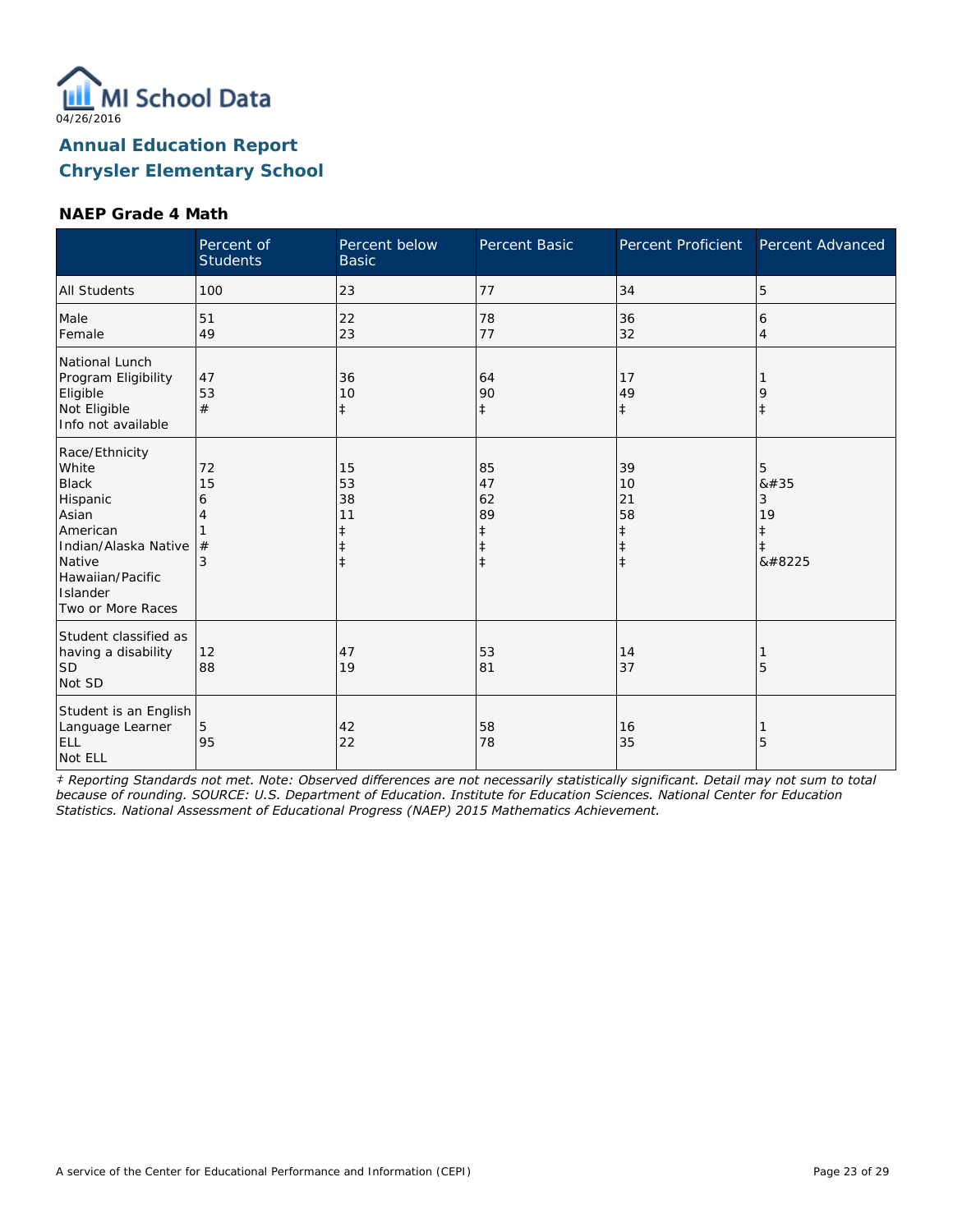

#### **NAEP Grade 8 Math**

|                                                                                                                                                                 | Percent of<br><b>Students</b>             | Percent below<br><b>Basic</b>                    | Percent Basic                                | Percent Proficient                     | Percent Advanced      |
|-----------------------------------------------------------------------------------------------------------------------------------------------------------------|-------------------------------------------|--------------------------------------------------|----------------------------------------------|----------------------------------------|-----------------------|
| <b>All Students</b>                                                                                                                                             | 100                                       | 32                                               | 39                                           | 22                                     | 7                     |
| Male<br>Female                                                                                                                                                  | 51<br>49                                  | 31<br>34                                         | 39<br>39                                     | 23<br>21                               | 6                     |
| National Lunch<br>Program Eligibility<br>Eligible<br>Not Eligible<br>Info not available                                                                         | 45<br>55<br>#                             | 48<br>19<br>$\ddagger$                           | 39<br>40<br>$\ddagger$                       | 12<br>30<br>$\ddagger$                 | 2<br>11<br>$\ddagger$ |
| Race/Ethnicity<br>White<br><b>Black</b><br>Hispanic<br>Asian<br>American<br>Indian/Alaska Native<br>Native<br>Hawaiian/Pacific<br>Islander<br>Two or More Races | 69<br>20<br>4<br>3<br>#<br>$\overline{2}$ | 23<br>66<br>38<br>11<br>ŧ<br>$\ddagger$<br>$\pm$ | 43<br>29<br>44<br>18<br>ŧ<br>ŧ<br>$\ddagger$ | 26<br>5<br>15<br>39<br>ŧ<br>$\ddagger$ | #<br>4<br>32          |
| Student classified as<br>having a disability<br>SD <sup>1</sup><br>Not SD                                                                                       | 11<br>89                                  | 77<br>27                                         | 19<br>41                                     | 3<br>24                                | #                     |
| Student is an English<br>Language Learner<br><b>ELL</b><br>Not ELL                                                                                              | 3<br>97                                   | 54<br>32                                         | 33<br>39                                     | 11<br>22                               | 2                     |

*‡ Reporting Standards not met. NOTE: Observed differences are not necessarily statistically significant. Detail may not sum to total because of rounding. SOURCE: U.S. Department of Education. Institute for Education Sciences. National Center for Education Statistics. National Assessment of Educational Progress (NAEP) 2015 Mathematics Achievement.*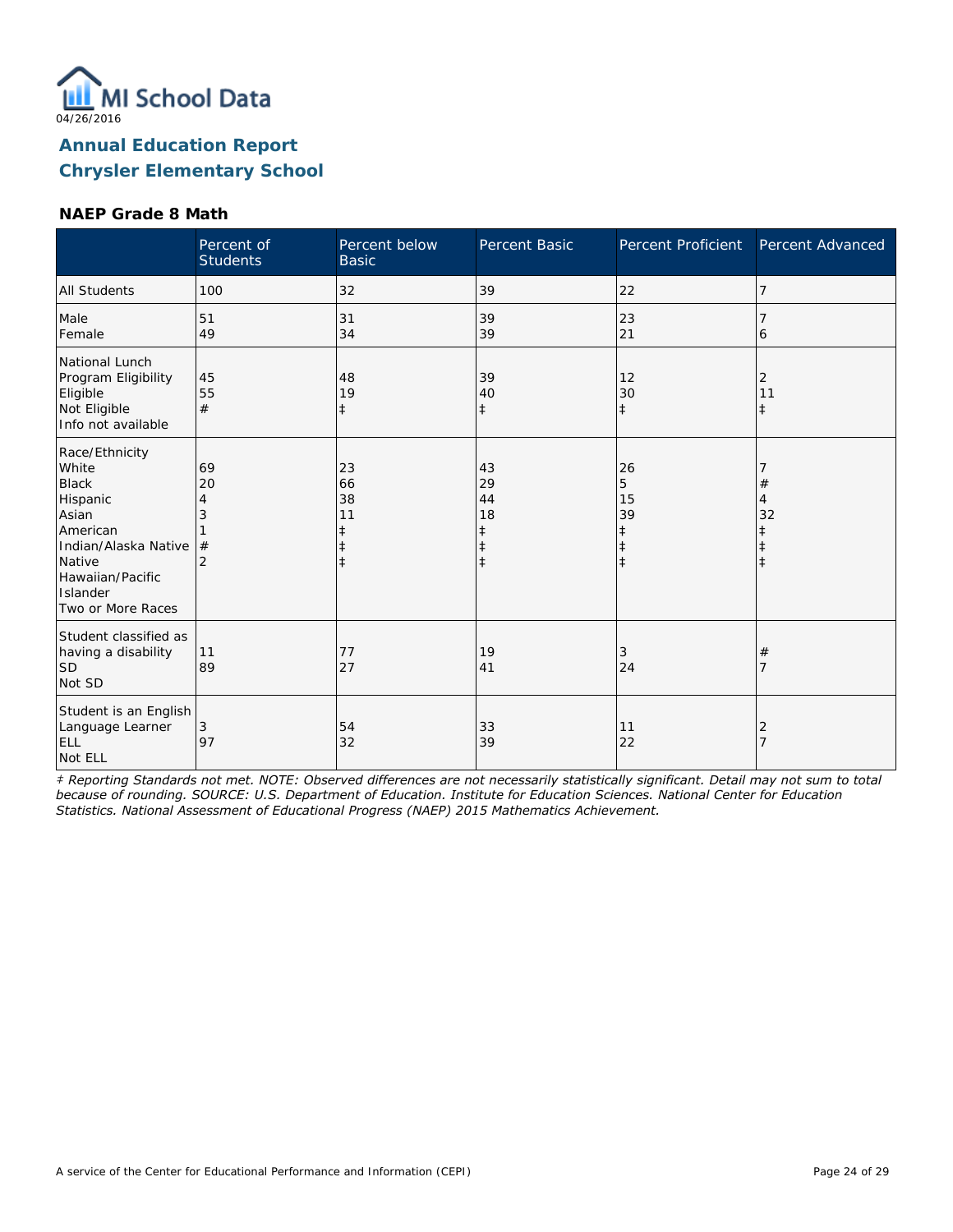

#### **NAEP Grade 12 Math**

|                                                                                                                                                | Percent of<br><b>Students</b> | Percent below<br><b>Basic</b>              | Percent Basic                       | Percent Proficient                                   | Percent Advanced           |
|------------------------------------------------------------------------------------------------------------------------------------------------|-------------------------------|--------------------------------------------|-------------------------------------|------------------------------------------------------|----------------------------|
| <b>All Students</b>                                                                                                                            | 100                           | 34                                         | 41                                  | 23                                                   | 2                          |
| Male<br>Female                                                                                                                                 | 51<br>49                      | 32<br>35                                   | 41<br>42                            | 26<br>22                                             |                            |
| National Lunch<br>Program Eligibility<br>Eligible<br>Not Eligible<br>Info not available                                                        | 35<br>64<br>$\Omega$          | 54<br>22<br>$\overline{O}$                 | 37<br>44<br>0                       | 9<br>32<br>$\Omega$                                  | 0<br>2<br>$\mathbf{O}$     |
| Race/Ethnicity<br>White<br><b>Black</b><br>Hispanic<br>Asian<br>American Indian<br>Native<br>Hawaiian/Pacific<br>Islander<br>Two or More Races | 76<br>14<br>5<br>3<br>O       | 26<br>68<br>58<br>26<br>Ω<br>O<br>$\Omega$ | 42<br>27<br>33<br>32<br>0<br>0<br>O | 30<br>5<br>9<br>35<br>$\circ$<br>$\circ$<br>$\Omega$ | 2<br>O<br>Ω<br>O<br>Ω<br>0 |
| Student classified as<br>having a disability<br><b>SD</b><br>Not SD                                                                            | 9<br>91                       | 78<br>30                                   | 19<br>43                            | 3<br>25                                              | 0<br>2                     |
| Student is an English<br>Language Learner<br>ELL<br>Not ELL                                                                                    | $\overline{2}$<br>98          | 0<br>33                                    | 0<br>41                             | 0<br>24                                              | 0<br>2                     |

*‡ Reporting Standards not met. NOTE: Observed differences are not necessarily statistically significant. Detail may not sum to total because of rounding. SOURCE: U.S. Department of Education. Institute for Education Sciences. National Center for Education Statistics. National Assessment of Educational Progress (NAEP) 2015 Mathematics Achievement.*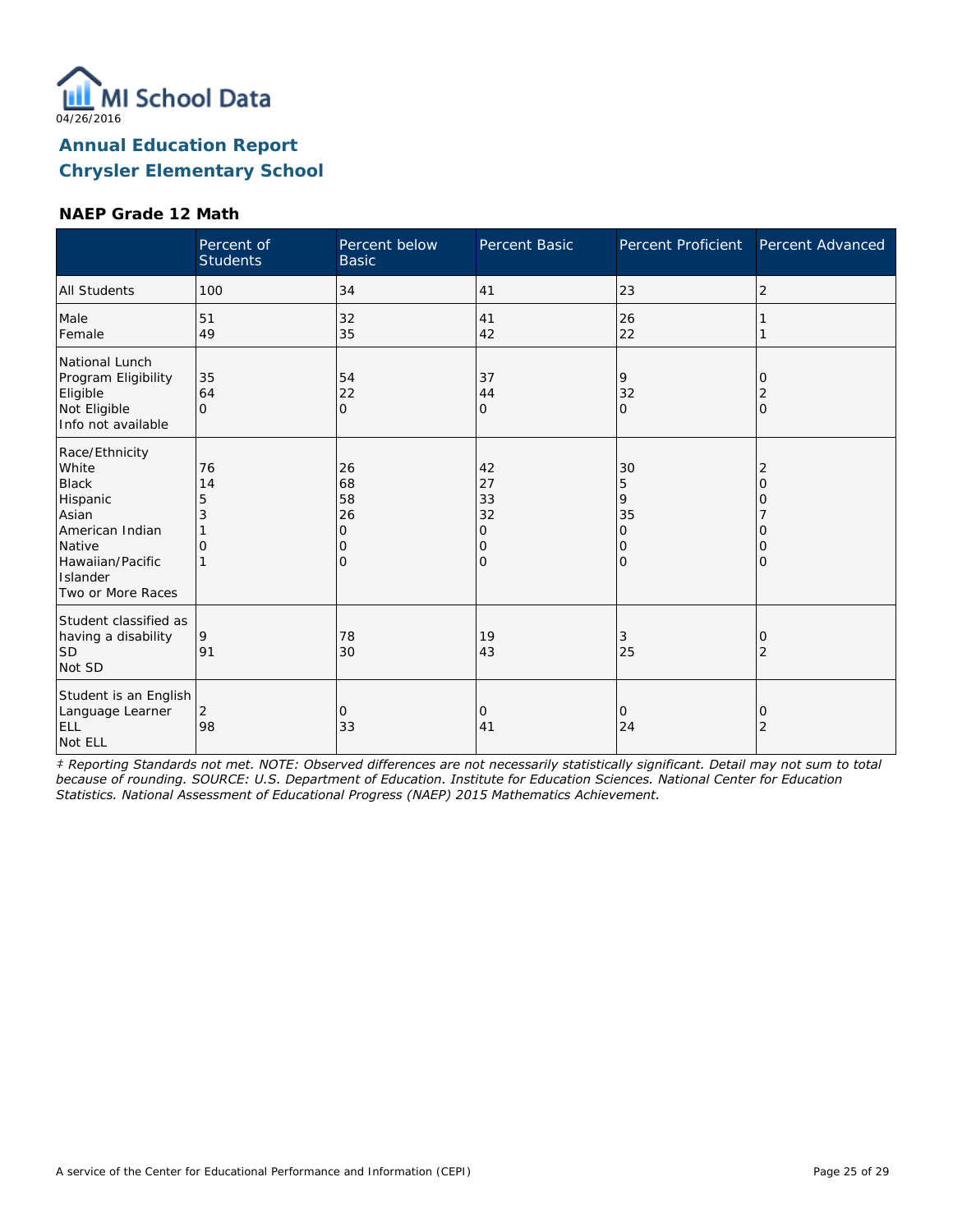

#### **NAEP Grade 4 Reading**

|                                                                                                                                                                 | Percent of<br><b>Students</b> | Percent below<br><b>Basic</b>                 | Percent Basic                                          | Percent Proficient                                    | Percent Advanced |
|-----------------------------------------------------------------------------------------------------------------------------------------------------------------|-------------------------------|-----------------------------------------------|--------------------------------------------------------|-------------------------------------------------------|------------------|
| <b>All Students</b>                                                                                                                                             | 100                           | 37                                            | 63                                                     | 29                                                    | 5                |
| Male<br>Female                                                                                                                                                  | 50<br>50                      | 39<br>34                                      | 61<br>66                                               | 26<br>31                                              | 5<br>6           |
| National Lunch<br>Program Eligibility<br>Eligible<br>Not Eligible<br>Info not available                                                                         | 48<br>52<br>#                 | 50<br>24<br>$\ddagger$                        | 50<br>76<br>$\ddagger$                                 | 16<br>40<br>$\ddagger$                                | 8<br>İ           |
| Race/Ethnicity<br>White<br><b>Black</b><br>Hispanic<br>Asian<br>American<br>Indian/Alaska Native<br>Native<br>Hawaiian/Pacific<br>Islander<br>Two or More Races | 72<br>14<br>6<br>4<br>#<br>3  | 32<br>66<br>49<br>16<br>‡<br>$\ddagger$<br>30 | 68<br>34<br>51<br>84<br>$\ddagger$<br>$\ddagger$<br>70 | 32<br>9<br>17<br>49<br>$\ddagger$<br>$\ddagger$<br>37 | 6<br>15<br>8     |
| Student classified as<br>having a disability<br><b>SD</b><br>Not SD                                                                                             | 12<br>88                      | 76<br>32                                      | 24<br>68                                               | 7<br>31                                               | #<br>6           |
| Student is an English<br>Language Learner<br>ELL<br>Not ELL                                                                                                     | 4<br>96                       | 52<br>36                                      | 48<br>64                                               | 16<br>29                                              | 2<br>5           |

*# Rounds to zero*

*‡ Reporting Standards not met. NOTE: Observed differences are not necessarily statistically significant. Detail may not sum to total because of rounding. SOURCE: U.S. Department of Education, Institute of Education Sciences, National Center for Education Statistics, National Assessment of Educational Progress (NAEP), 2015 Reading Assessment.*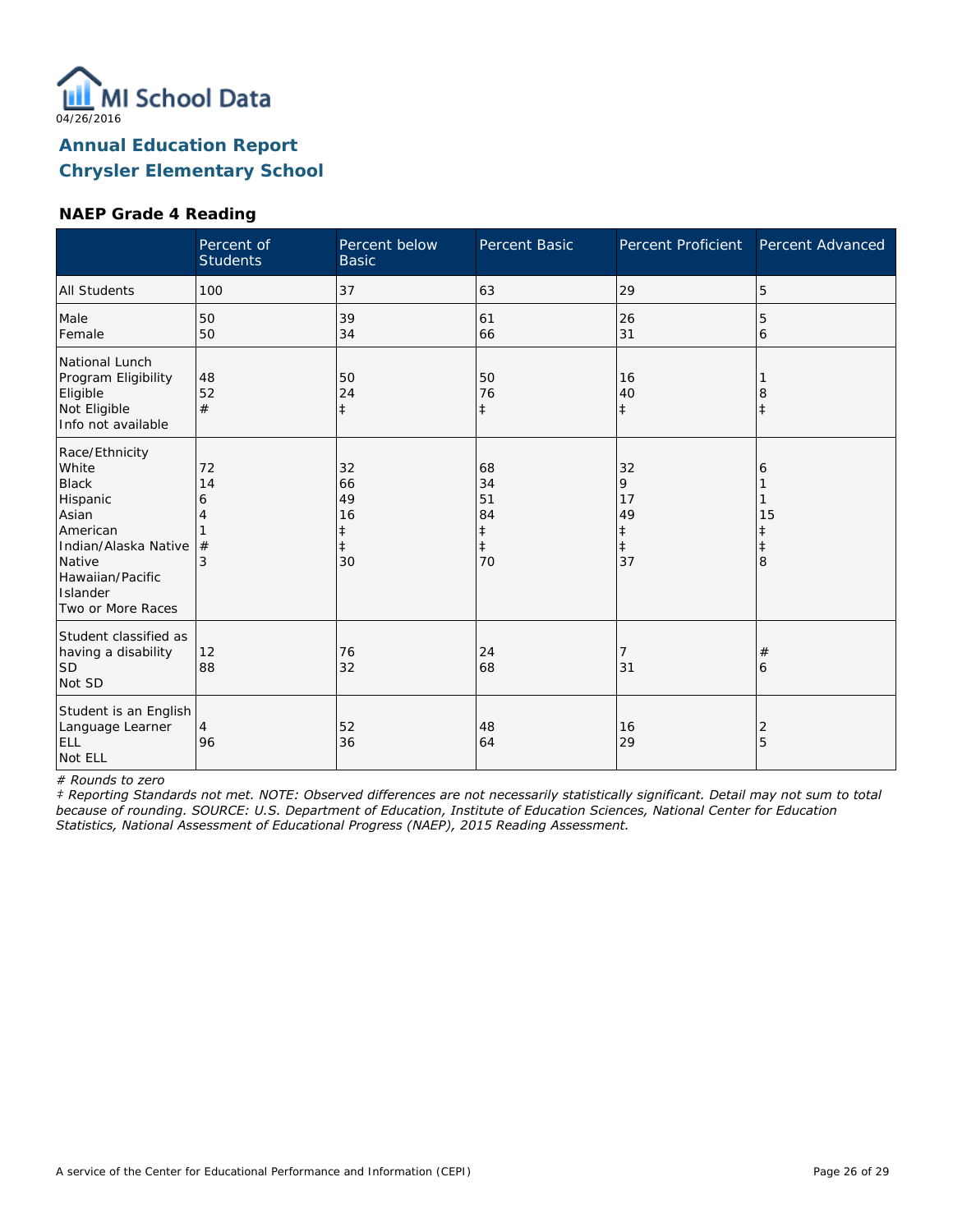

#### **NAEP Grade 8 Reading**

|                                                                                                                                            | Percent of<br><b>Students</b> | Percent below<br><b>Basic</b>    | Percent Basic                      | Percent Proficient                              | Percent Advanced                        |
|--------------------------------------------------------------------------------------------------------------------------------------------|-------------------------------|----------------------------------|------------------------------------|-------------------------------------------------|-----------------------------------------|
| All Students                                                                                                                               | 100                           | 24                               | 44                                 | 29                                              | 3                                       |
| Male<br>Female                                                                                                                             | 51<br>49                      | 29<br>20                         | 45<br>42                           | 25<br>34                                        | 2<br>$\overline{4}$                     |
| National Lunch<br>Program Eligibility<br>Eligible<br>Not Eligible<br>Info not available                                                    | 45<br>55<br>#                 | 37<br>14<br>$\ddagger$           | 45<br>43<br>$\ddagger$             | 17<br>39<br>$\ddagger$                          | $\ddagger$                              |
| Race/Ethnicity<br>White<br><b>Black</b><br>Hispanic<br>Asian/Pacific Islander 3<br>American<br>Indian/Alaska Native 2<br>Two or More Races | 69<br>20                      | 18<br>47<br>27<br>13<br>$^\ddag$ | 44<br>44<br>41<br>35<br>$\ddagger$ | 34<br>9<br>29<br>41<br>$\ddagger$<br>$\ddagger$ | 3<br>8#35<br>3<br>10<br>ŧ<br>$\ddagger$ |
| Student classified as<br>having a disability<br><b>SD</b><br>Not SD                                                                        | 10<br>90                      | 64<br>20                         | 30<br>45                           | 5<br>32                                         | $\#$<br>3                               |
| Student is an English<br>Language Learner<br><b>ELL</b><br>Not ELL                                                                         | 3<br>97                       | 57<br>23                         | 37<br>44                           | 6<br>30                                         | $\#$<br>3                               |

*# Rounds to zero*

*‡ Reporting Standards not met. NOTE: Observed differences are not necessarily statistically significant. Detail may not sum to total because of rounding. SOURCE: U.S. Department of Education, Institute of Education Sciences, National Center for Education Statistics, National Assessment of Educational Progress (NAEP), 2015 Reading Assessment.*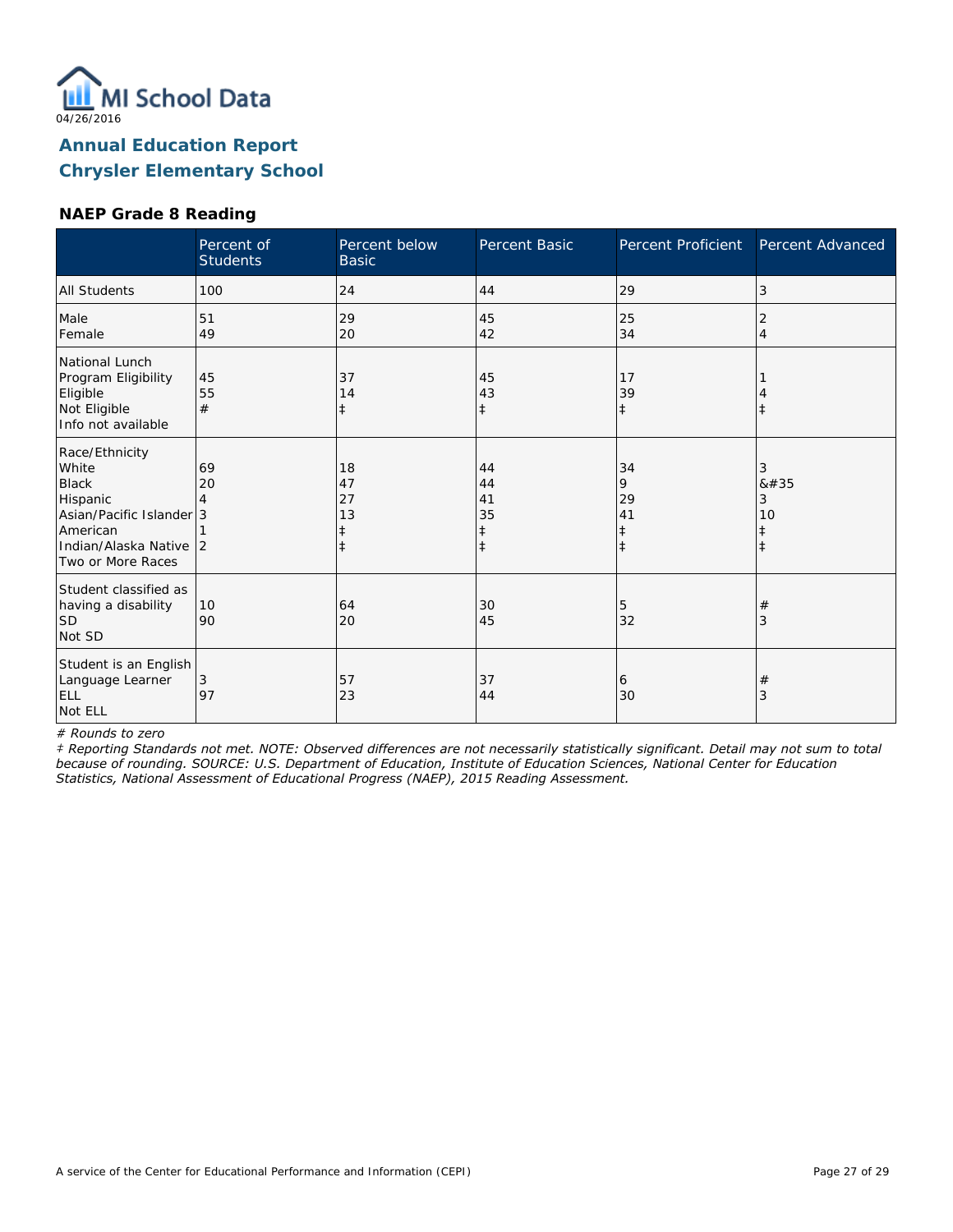

#### **NAEP Grade 12 Reading**

|                                                                                                                                                | Percent of<br><b>Students</b>              | Percent below<br><b>Basic</b>       | Percent Basic                             | Percent Proficient                                        | Percent Advanced                          |
|------------------------------------------------------------------------------------------------------------------------------------------------|--------------------------------------------|-------------------------------------|-------------------------------------------|-----------------------------------------------------------|-------------------------------------------|
| All Students                                                                                                                                   | 100                                        | 26                                  | 5                                         | 27                                                        | 5                                         |
| Male<br>Female                                                                                                                                 | 50<br>50                                   | 31<br>20                            | 37<br>37                                  | 28<br>37                                                  | 4<br>6                                    |
| National Lunch<br>Program Eligibility<br>Eligible<br>Not Eligible<br>Info not available                                                        | 35<br>64                                   | 37<br>19<br>0                       | 39<br>36<br>0                             | 22<br>38<br>$\mathbf{O}$                                  | 2<br>$\Omega$                             |
| Race/Ethnicity<br>White<br><b>Black</b><br>Hispanic<br>Asian<br>American Indian<br>Native<br>Hawaiian/Pacific<br>Islander<br>Two or More Races | 76<br>14<br>5<br>3<br>$\Omega$<br>$\Omega$ | 20<br>52<br>34<br>21<br>0<br>0<br>O | 38<br>36<br>44<br>26<br>0<br>0<br>$\circ$ | 36<br>12<br>21<br>41<br>O<br>$\mathbf{O}$<br>$\mathbf{O}$ | 6<br>$\Omega$<br>12<br>0<br>0<br>$\Omega$ |
| Student classified as<br>having a disability<br><b>SD</b><br>Not SD                                                                            | 93                                         | 66<br>23                            | 25<br>38                                  | 8<br>34                                                   | 5                                         |
| Student is an English<br>Language Learner<br>ELL<br>Not ELL                                                                                    | 2<br>98                                    | 0<br>25                             | 0<br>37                                   | 0<br>33                                                   | 0<br>5                                    |

*# Rounds to zero*

*‡ Reporting Standards not met. NOTE: Observed differences are not necessarily statistically significant. Detail may not sum to total because of rounding. SOURCE: U.S. Department of Education, Institute of Education Sciences, National Center for Education Statistics, National Assessment of Educational Progress (NAEP), 2015 Reading Assessment.*